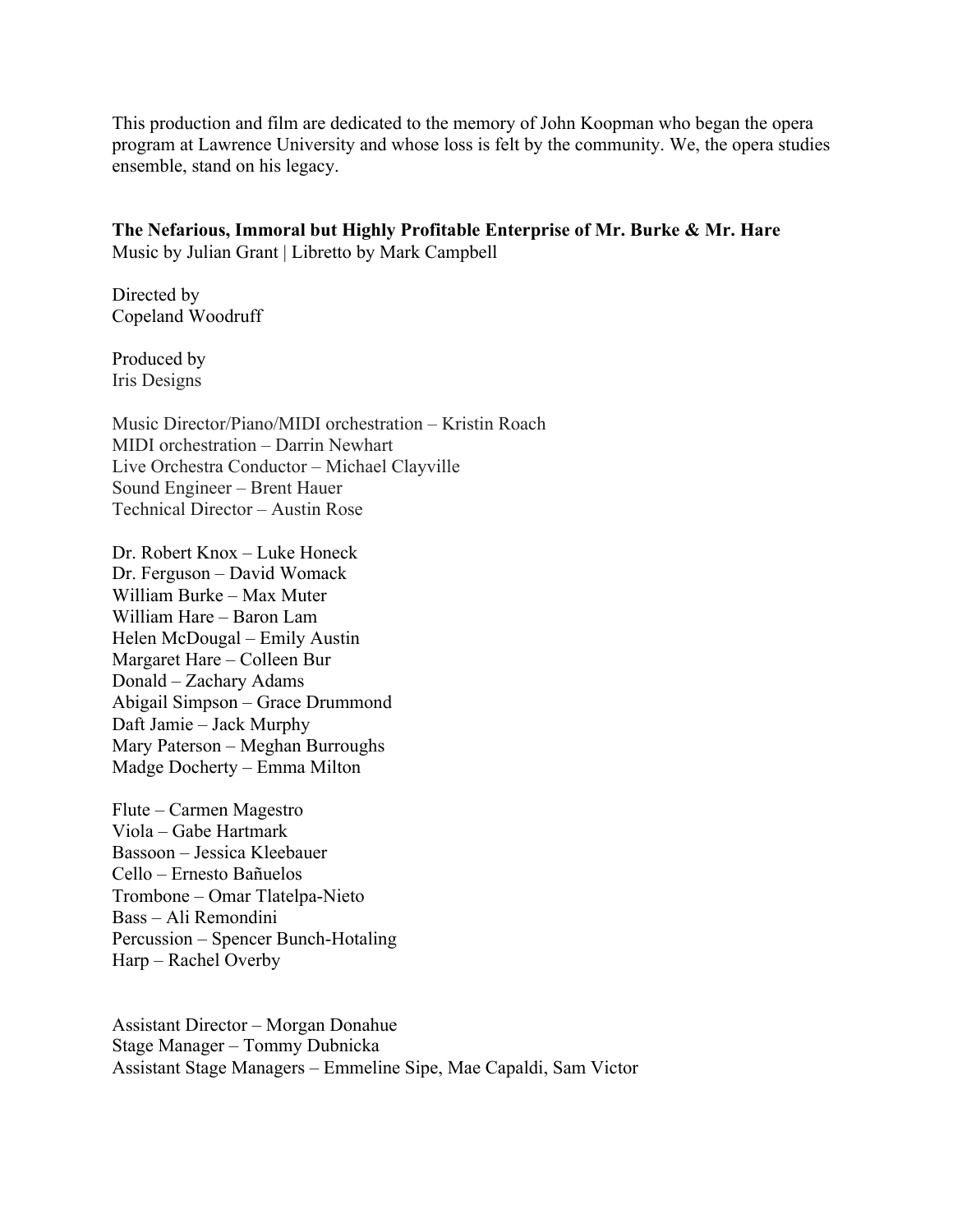# The Nefarious, Immoral but Highly Profitable Enterprise of Mr. Burke & Mr. Hare

A chamber opera in one a A chamber opera in one act

Music Julian Grant

Libretto Mark Campbell

Commissioned by Music-Theatre Group with the support of Boston Lyric Opera

> World Premiere: Boston Lyric Opera November 2017

*Libretto ©2014 by Mark Campbell*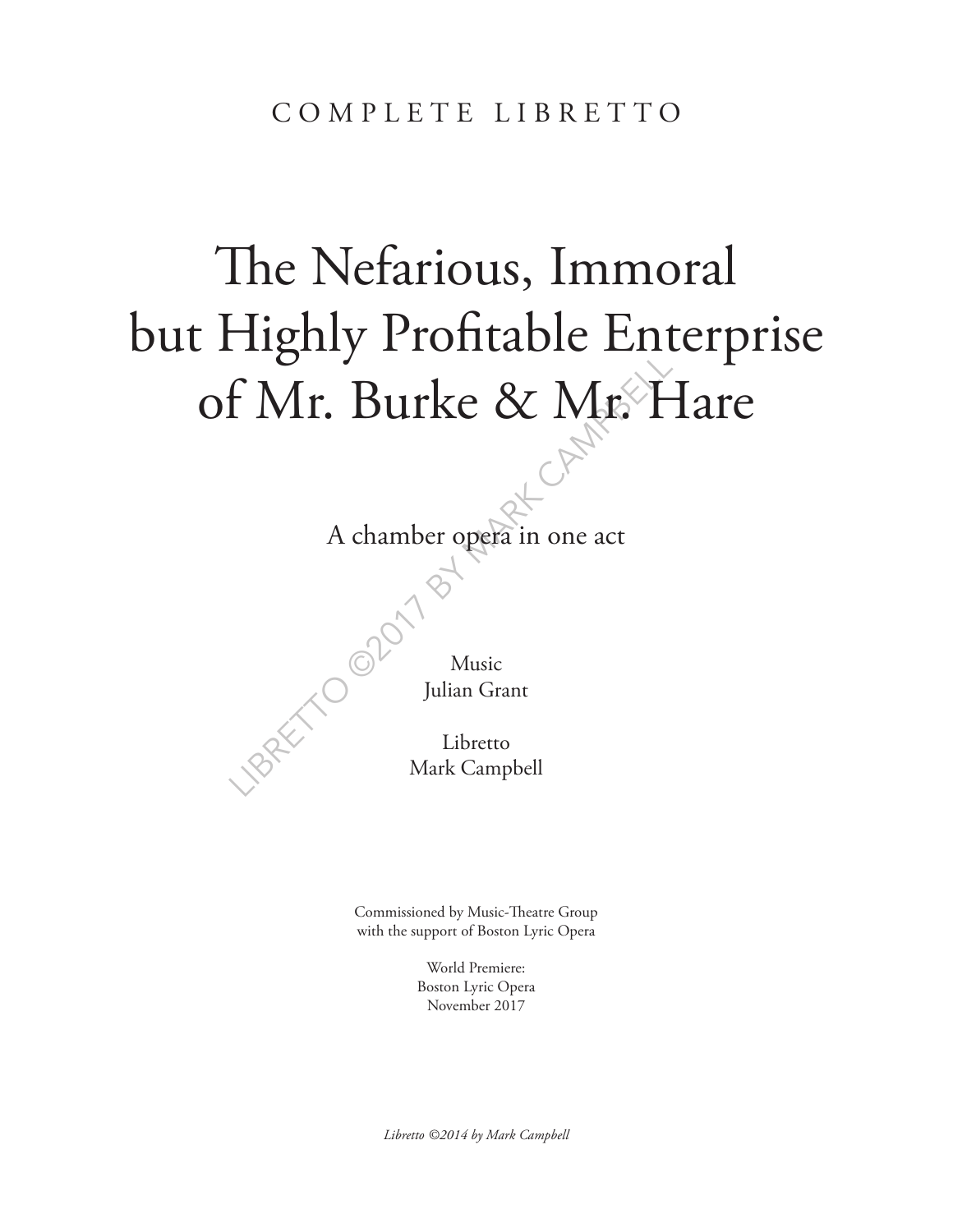#### **SETTING**

The main set is an abstracted representation of a surgery theatre in Edinburgh, 1820: a central area and raised platform with a row of seats on either side, anatomical posters, a large chalkboard to write on, and a surgery table. There are three other settings in the piece: a boardinghouse, a pub and a street, which can be delineated using projections of engraved line drawings from the period. Many elements in the set design may be re-purposed: the raised platforms can become jury stands or a bar; the surgery table may become a bed, a coffin, or a courtroom stand.

#### **CAST**

#### **Principals**

**PRINCIPALS**<br>
25 years old. A highly intelligent<br>
isomatic lecturer, greatly beloved by his<br>
5 cene 2. The boardinghouse at<br>
the better of him, he compromises<br>
dily turning a blind eye to the methods<br>
by him with dissectio **Dr. Robert Knox.** Tenor. 35 years old. A highly intelligent man and a witty and charismatic lecturer, greatly beloved by his students. When success gets the better of him, he compromises his morals for ambition, tidily turning a blind eye to the methods Burke and Hare use to supply him with dissection subjects for his lectures; becoming arrogant and downright monstrous when he is confronted about this decision. To this day, Dr. Knox is identified by every Scottish child in the nursery rhyme about Burke and Hare as "the boy who buys the beef."

**Dr. Ferguson.** High baritone. 20-25 years old. Young assistant to Dr. Knox, a somewhat Byronic figure who has fallen in love with Mary Paterson, a woman beneath his class. Ferguson is fully aware of the immorality in the crimes being committed by Burke and Hare, but is caught in a dilemma he cannot control and ultimately decides to preserve his reputation by not getting involved.

**William Burke.** Baritone. 35 years old. A co-owner of a boardinghouse in a slum of Edinburgh called Tanner's Close. Poor, alcoholic, a bit slow, but surprisingly sweet (for serial killer), a "hail fellow well met with the vestige of a moral conscience; more the brawn than the brains of the enterprise.

**William Hare.** Bass. 25 years old. Owns the boardinghouse with Burke, he is quick, wiry, intelligent, and without morals. Hare knows how to manipulate Burke to get what he wants. He can switch on a ferocious temper as quickly as a seductive charm.

**Helen McDougal.** Soprano. 30 years old. Burke's lover. In cahoots with Margaret Hare; conniving and deceitful, somewhat sexy.

**Margaret Hare.** Mezzo-soprano. 30 years old. Hare's wife. A bit more ambitious and practical than Helen and almost as much of a ringleader as her husband is.

#### **Secondary Roles (The Victims)**

**Donald.** Bass. 60-65 years old. A former soldier fallen on bad times.

**Abigail Simpson.** Soprano. 55 years old. A feeble, indigent salt and camstone seller arrived in town to collect a pension.

**Daft Jamie.** 18 years old. Tenor. A sweet idiot savant who wanders the streets of Edinburgh barefoot. Much beloved by locals.

**Mary Paterson.** Mezzo-soprano. 18 years old. A young prostitute prone to drink, who sees an opportunity in her relationship with Ferguson.

**Madge Docherty.** Soprano. 40 years old. A recent immigrant from Ireland, come to Edinburgh in search of her son.

#### **List of Scenes**

**Prologue.** The Surgery Theatre

#### **Part I. Donald**

Scene 1. The surgery theatre Scene 2. The boardinghouse at Tanner's Close Scene 3. The Lecture Hall of the Surgery Theatre

#### **Part II. Abigail Simpson**

Scene 1. The pub Scene 2. The surgery theatre Scene 3. The pub Scene 4. The surgery theatre

#### **Part III. The Others**

The surgery theatre, pub and street

#### **Part IV. Daft Jamie**

Scene 1. The surgery theatre Scene 2. The street Scene 3. The surgery theatre

#### **Part V. Mary Paterson**

Scene 1. The surgery theatre Scene 2. The pub Scene 3. The surgery theatre

#### **Part VI. Madge Docherty**

Scene 1. The surgery theatre Scene 2. The boardinghouse at Tanner's Close Scene 3. The surgery theatre

#### **Part VII. Exeunt Alles**

The surgery theatre, pub and street

#### **Production Note:**

The ensemble of victims never leave the stage until the end of the work. When they finish a scene, they return to their "seat" in the surgery theatre.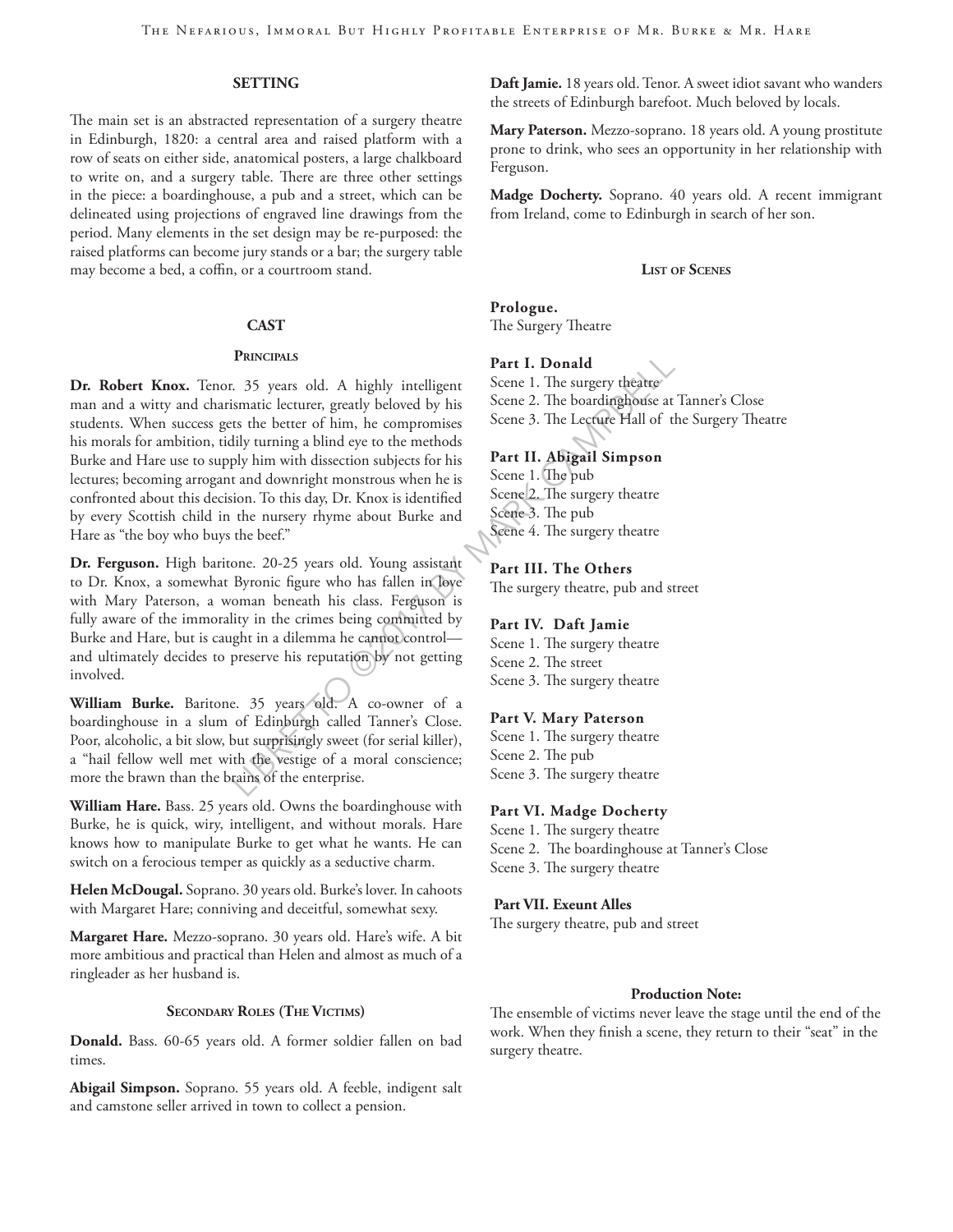#### **Prologue.**

*[Lights up on an abstracted surgery theatre that appears to be out of use. Rows of cloth cover a lectern and the seats on either side of the "stage." The cast files in and all—anonymously—restore the theatre to its old purpose: the cloths are lifted, surfaces dusted, surgery tables rolled on, surgical instruments polished and displayed, anatomy charts rolled down, and a chalkboard with the phrase "the wing wherewith" is erased and cleaned. As the cast does this, they sing in very hushed and dispassionate voices.]*

#### **ENSEMBLE:**

The people Of Edinburgh Are not dying Quickly enough. Are not dying, Are not dying, Quickly enough. Quickly enough, To serve as subjects In our world-renowned Schools of anatomy. In our world-renowned Schools of anatomy.

Supply cannot keep up With demand. Supply cannot keep up With demand. Graveyards are unreliable. Graveyards are unreliable. And always remember: "The fresher, the better The fresher, the better The fresher, the better."

The law declares:

#### **DONALD, ABIGAIL, DAFT JAMIE, MARY, MADGE:**

"Only those the state has executed, Are to this purpose rightly suited." And that rule merely forces Schools to seek other sources.

#### **DR. KNOX, DR. FERGUSON:** *[Over above.]*

"The fresher, the better The fresher, the better The fresher, the better."

#### **ENSEMBLE:**

The people Of Edinburgh Are not dying, Are not dying, Quickly enough. Not dying Quickly enough.

Quickly enough To serve as subjects In our world-renowned Schools of anatomy. Our world-renowned Schools of anatomy, Schools of anatomy. The people Of Edinburgh Are not dying, Are not dying, Quickly enough. Quickly enough. Quickly enough.

*[The last touches of the transformation into a surgery theatre are complete, including the reveal of a sign that says, "Lectures in Practical Anatomy and Operative Surgery, Dr. Robert Knox." The ensemble sits in their "assigned" seats.]*

## PART **I. DONALD**

**Scene 1.**  *[Donald rises and goes to the chalkboard. He writes his first name only.]*

#### **DONALD:** *[Recalling the sounds of a drum and flute in battle.]*

Pum pa dum Pum pa dum Pum pa dum… Ter-root ter-root, ter-root, te-roo… *[Singing a section of a battle song:]* "Fierce were the battles we fought in, Bonny boys, brave and true, But we will ne'er be forgotten! Not him, not me, not you." *[Sadly.]* Not him, not me, not you…

I was a soldier, Fought for your country, Got shot in battle, Some years ago.

You soon forgot me, So I forgot *you.* Became a loner, And roamed through life.

Pum pa dum Pum pa dum Pum pa dum… Ter-root ter-root, ter-root, te-roo…

O OPOITS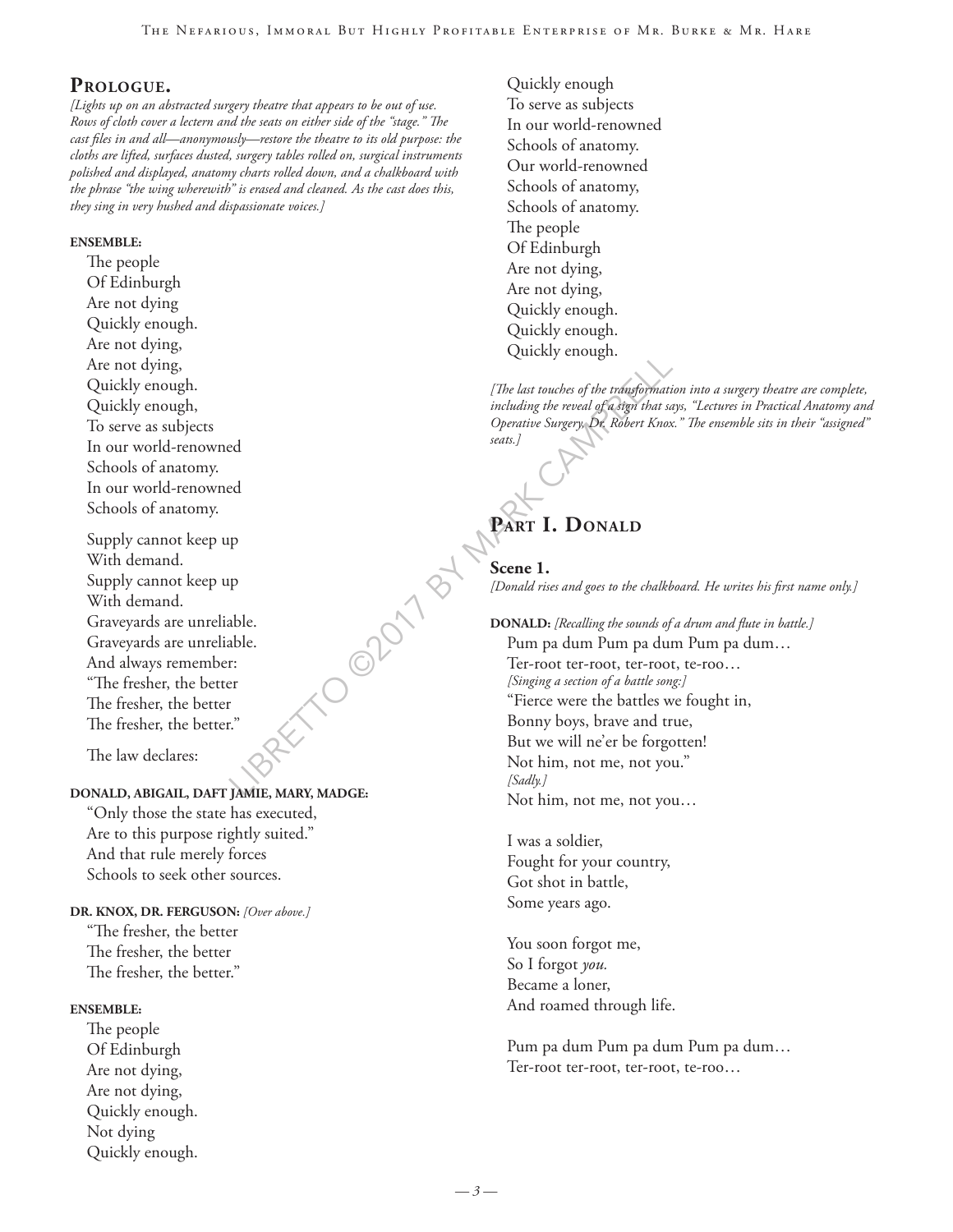#### **DONALD:**

I drew a pension, And in my last days Found me some lodgings In Tanner's Close.

You'd never know me, You'd never know me, If I'd not died there, In Tanner's Close.

The name is Donald. Aye, only Donald. Court records, Newspapers, History books, All the same— Gave me no last name.

Pum pa dum Pum pa dum Pum pa dum… Ter-root ter-root, ter-root, te-roo… *[Singing a section of a battle song:]* But we will ne'er be forgotten! Not him, not me, not you."

*[Donald throws a handful of straw on to the ground and lies down in it. The image of a large medical chart is replaced by an engraving of the interior of a boardinghouse at Tanner's Close: dilapidated walls, a few beds.]*

#### **Scene 2.**

*[The boardinghouse in Tanner's Close. William Burke and William Hare enter. Hare kicks the body of Donald; he does not respond.]*

#### **HARE:**

Dead. Fookin' dead.

#### **BURKE:**

Dead As a doorknob.

#### **HARE:**

Some cheek. Blighter owes four quid in rent. I'd like to break his neck.

#### **BURKE:**

No time for dreaming. Help me with his stinking corpse.

#### *[Burke goes to lift Donald.]*

#### **HARE:**

I got a thought.

**BURKE:** Oh, not a thought.

**HARE:** But this one's good.

**BURKE:** So was the last.

**HARE:** You know old Tom—

**BURKE:** Who digs up graves?

HARE:<br>
He says a bloke<br>
In Surgeons' Square<br>
Will pay ten quid<br>
For one of these.<br>
Will pay ten quid<br>
For one of these.<br>
For one of these.<br>
For one of these.<br>
song:<br>
propertien!<br>
They care is the same of the same of the se **HARE:** He says a bloke In Surgeons' Square Will pay ten quid For one of these.

**BURKE:** A dead old man? For bloody what?

#### **HARE:**

They carve 'em up And look inside.

**BURKE:** Well, Tom's a dog

#### **HARE:**

A well-off dog. We may's well try. We've naught to lose.

#### **BURKE:**

And if we're caught?

#### **HARE:**

We won't be caught.

#### **BURKE:**

It don't seem right, I tell you, It don't seem right. I tell you.

#### **HARE:**

And was it right For him to die When rent was due?

*— 4 —*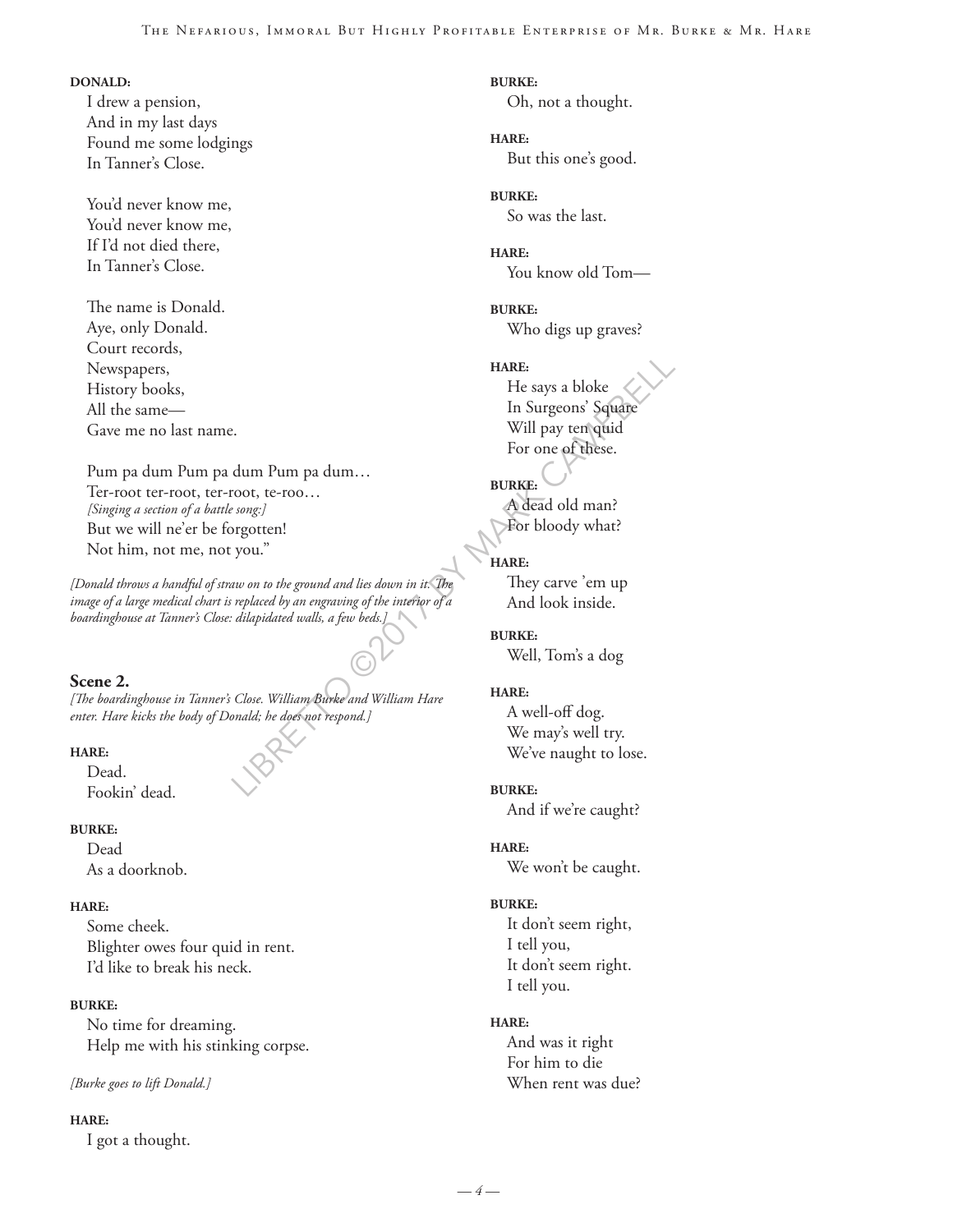#### **BURKE:**

It don't seem right, I tell you, It don't seem right.

#### **HARE:**

And this is why You'll never get Ahead in life. Here's a chance To make a few bob, To buy a nice gift for our ladies, To do something useful. *[Threateningly.]* And yes, it does seem right, I tell you, And yes—yes!—it does seem right, I tell you, It's bloody right, It's damn bloody right!

**BURKE:** *[Shocked by Hare's sudden ferocity. After a short pause.]* Well, then. How?

#### **HARE:**

Grab the tea-chest. Oh, and rub some dirt on him So he looks like he was buried.

#### **BURKE:**

Old bugger's worth more dead than alive.

*[Burke and Hare freeze. Donald addresses the audience.]*

#### **DONALD:**

And that is how I Came to the table, Over there, At Surgeons' Square.

*[Burke and Hare return to their seats. Donald rises, lies down on a surgery table and covers himself with a sheet.]*

#### **Scene 3.**

*[The lecture hall with the sign: "Lectures in Practical Anatomy and Operative Surgery, Dr. Robert Knox." Knox stands before his students and speaks.]* 

**KNOX:** *[Dramatically and passionately.]* "Ignorance"—Ignorance— "Is the curse of God; "Knowledge"—Knowledge— "Is the wing wherewith We fly to heaven."

Fight,<br>
Expanding the space of the space of the space of the space of the space of the space of the space of the space of the space of the space of the space of the space of the space of the space of the space of the space *[Musing.]* The wing wherewith We fly to heaven. To heaven. So, my wingéd students: As Shakespeare tells us, We must pursue Knowledge. Above all. Above all, Knowledge. We cannot— Shall not— Quake when the ignorant tell us that Knowledge is dangerous. When the imbecilic say: "Only God can know all." For God gave us brains, God gave us brains, (With some exceptions). God gave us Reason, intellect. God wants us to marvel At His work, To gaze upon His Creation, In all its perfection, And understand it, And understand it, Understand it completely. When they say we go too far, We must go farther. When they mewl That we are breaking a rule, We must break more. And when the law limits our subjects, We must defy it, defy it… For here, here, in Surgeons' Square, Just a stone's throw from the other schools (And if you need a stone, just ask…) Here, beneath our sacred dome, Every syllable, Every page, Every chart, Every incision, Is devoted to The pursuit of, The quest for, The love of… Knowledge.

> *[Ferguson enters, wheeling on a corpse hidden under a sheet. Knox smiles, perhaps too relieved. To Ferguson.]*

*— 5 —*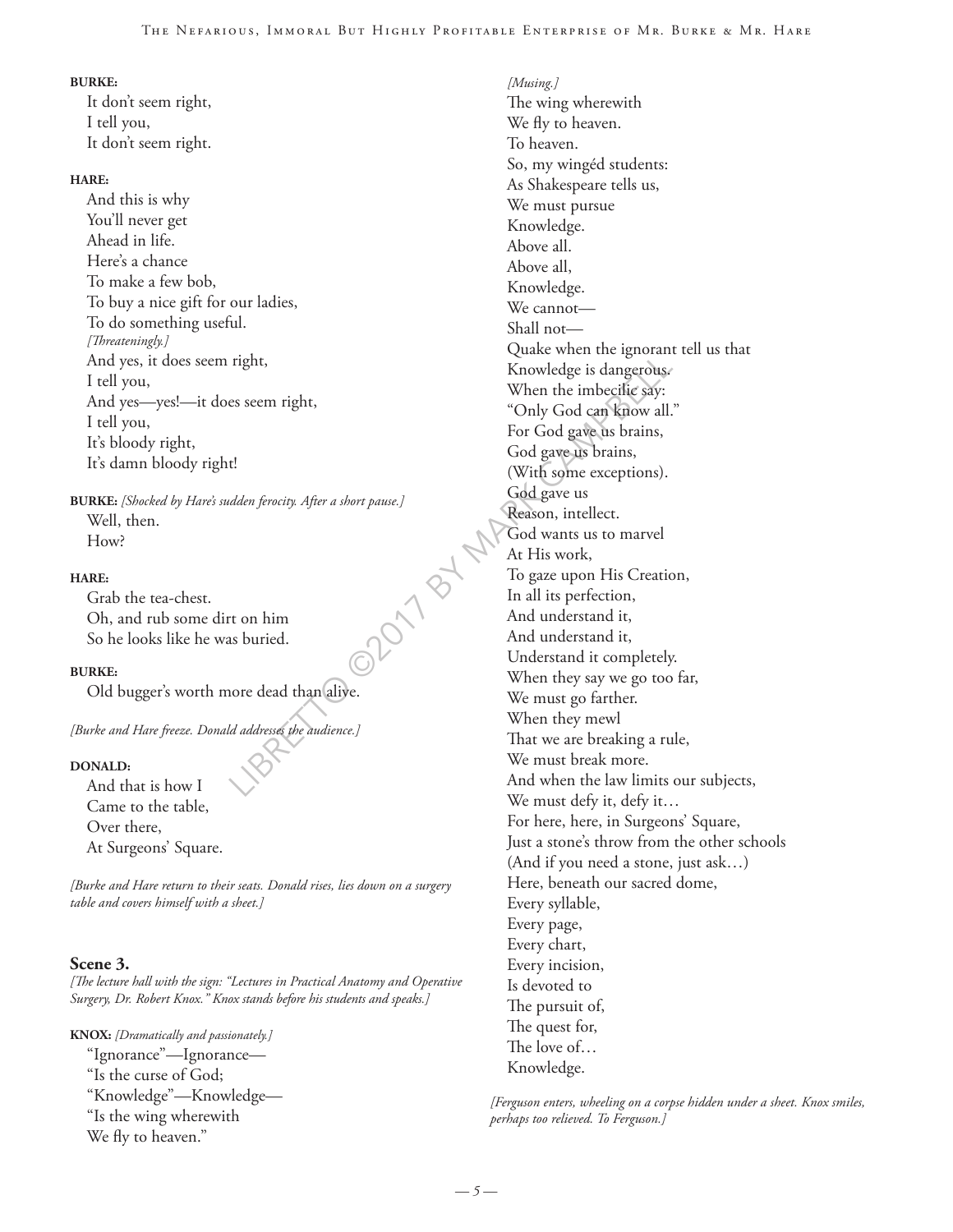#### The Nefarious, Immoral But Highly Profitable Enterprise of Mr. Burke & Mr. Hare

#### **KNOX:**

About time! *[To the class, pointing to the corpse.]* Today's subject. Never known for his punctuality. Thank you, Dr. Ferguson. *[Ferguson stands to the side. Knox pulls down the sheet. It is Donald. Knox describes him to the class.]*

About sixty years old. A drunk. Pickled himself to death. Explains his freshness. Took some gunshot here, Possibly in battle. Had a bad heart. Shall we start?

**DONALD:** "Fierce were the battles We fought in, Bonny boys, Brave and true!" But we will ne'er be Forgotten! Not him, not me, not you."

## **ENSEMBLE:** *[Quietly intoning.]*

The fresher, the better, The fresher, the better, The fresher, the better.

*[End Part 1.]*

## **Part II. Abigail Simpson**

#### **Scene 1.**

*[An engraving of a pub is projected. Burke, Hare, Helen and Margaret sit at a table. They are inebriated, especially the women. In another corner of the pub is slumped Mary.]*

#### **HARE:**

A toast to our good fortune!

#### **BURKE:**

A toast to dead old Donald!

#### **MARGARET:**

A toast to more good fortune!

#### **HELEN:**

More money, more things, more whisky!

*[They laugh, toast, then freeze. Abigail Simpson rises and writes her name on the chalkboard.]*

#### **Scene 2.**

**ABIGAIL:** *[Harassing the audience.]* Who'll buy me a whisky? Who'll buy me a whisky?! Will you, lad?

Forgotten!<br>
Not him, not me, not you."<br>
Lived in Gilmerton,<br>
Was in town for the night<br>
That cold were night.<br>
That cold were night.<br>
<br>
For the material of the materials<br>
And then another,<br>
And then another,<br>
And then anot You, madame? Who'll buy me a whisky, whisky, whisky? Just a wee dram, A wee dram. Who'll buy me a whisky? Will you, sir? You there, lass? Who'll buy me a whisky? Will you fill my ass… *[Laughing loudly.]* Sorry, glass! *[To herself.]* In life, I peddled salt and camstone, Salt and camstone. Lived in Gilmerton, Was in town for the night, That cold wet night. I had a whisky, And then another, And needed more.

And then they saw me, They saw me, A bag of tatters, All alone.

Oh, how I dreamt Of going somewhere, Somewhere far away, That cold wet night. Somewhere far away…

I was old. I was tired. I was done with life.

How funny then, When they brought me here, The doctor called me "Fresh."

#### **Scene 3.**

*[Back in the pub, Helen, Margaret, Burke and Hare re-animate and toast.]*

#### **HARE:**

A toast to our good fortune!

#### **BURKE:**

A toast to dead old Donald!

*— 6 —*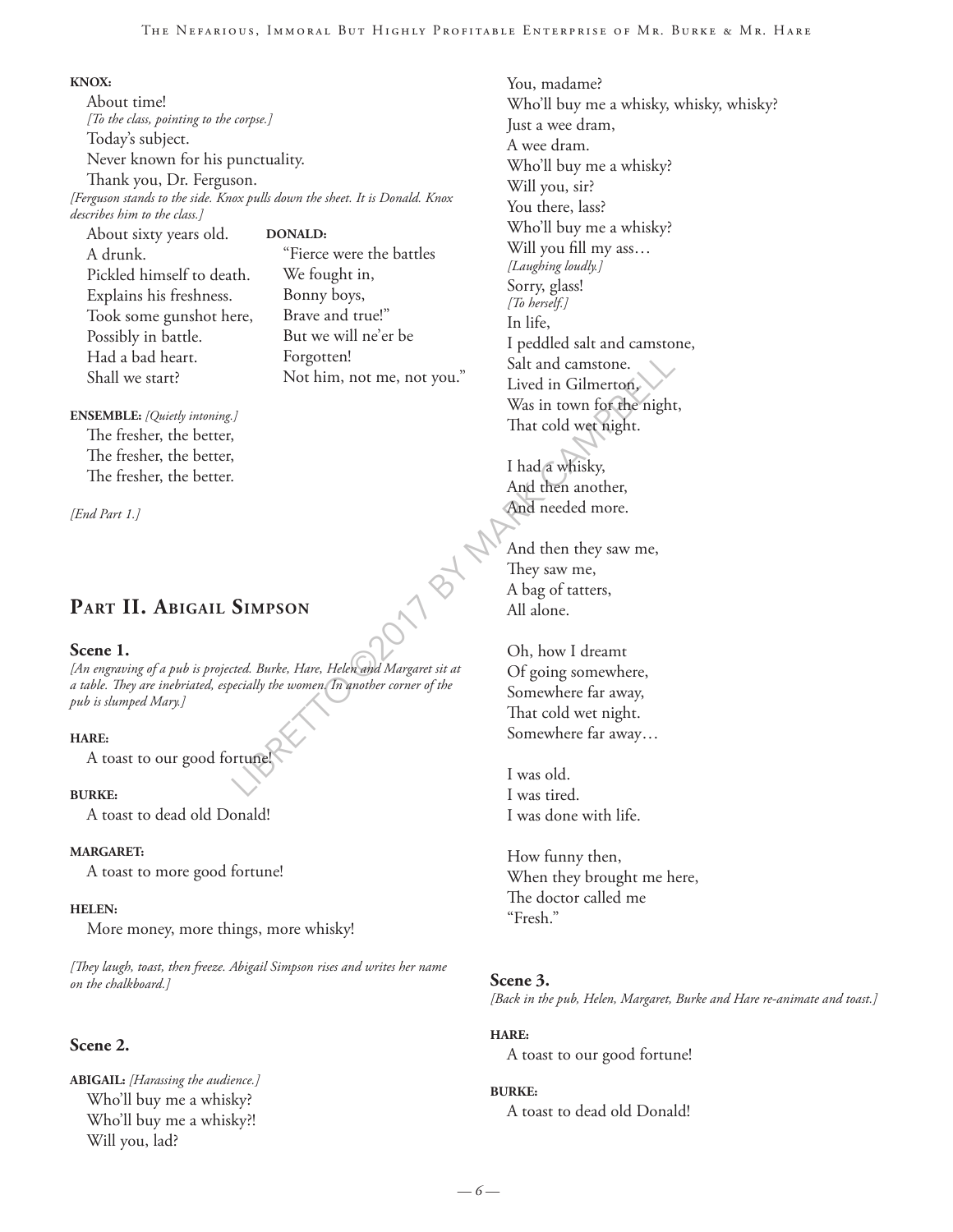#### **MARGARET:**

A toast to more good fortune!

**HELEN:** More money, more things, more whisky!

**MARGARET/ HELEN:**

A toast to our good husbands! To our good husbands, good husbands, good husbands!

**BURKE/HARE:**

Hear, hear!

Under a start,<br>
but a start,<br>
but a start.<br>
What are you playing at?<br>
What are you playing at?<br>
What are you playing at?<br>
What are you playing at?<br>
Under a revolution of the street,<br>
Look! Look around you,<br>
All around you, **MARGARET/ HELEN:** *[Alternating and in unison.]* And may we add… That dead old man is but a start, That dead old man is but a start. Imagine—imagine!— Where it could lead, Where it could lead, Think of the potential, If you only follow your heart, Follow your heart, And keep dreaming, Keep dreaming Of a better life, A better home, A brighter future. A brighter future. There's more where that came from— Much, much more, Much, much more!

**HARE:** *[A thought flashes in Hare's brain.]* Words of inspiration.

#### **MARGARET:**

And now we're off…

#### **HELEN:**

We're off! Home to warm your bed.

**BURKE:** *[Kissing Helen on the cheek.]* Kisses for me Missus.

*[Margaret and Helen exit. Burke and Hare turn to their whiskys. Abigail bumps into them.]*

**ABIGAIL:**

Who'll buy me a whisky???

**HARE:**

Get on home, mother.

#### **ABIGAIL:**

Would, if I had one!

*[Abigail goes to a corner and sits disconsolately.]*

#### **BURKE:**

Someone ought to put her out of her misery.

**HARE:** *[Staring at Abigail.]* I've got a thought.

## **BURKE:**

Oh, not again.

#### **HARE:**

Remember what you said About the old man? Worth more dead than alive?

#### **BURKE:**

What are you playing at? What are you playing at?

#### **HARE:**

Look! Look around you, All around you, In this pub, On the street, People sick, People starved, People barely alive.

**BURKE:** What are you playing at?!

#### **HARE:**

Look! Look around you, All around you, People old, People poor, No one knows, No one cares, When they finally croak.

They should be good for something, Other than the worms, Other than the soil. They should be good for someone, For someone. Why not us?

All around you, All around you, There is coin To be made, On the street, In the pub, Time for us to collect.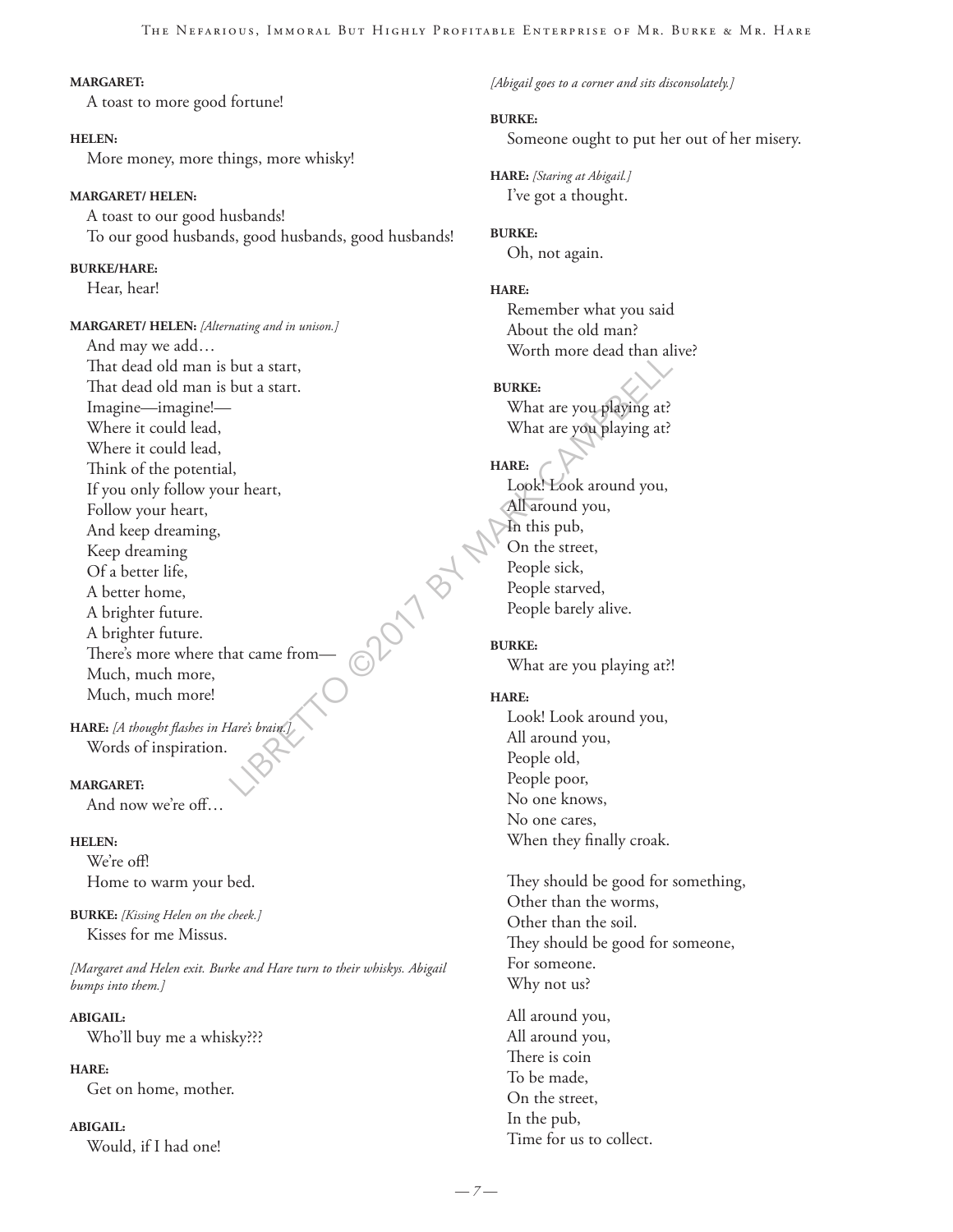#### **BURKE:**

Now I know what you're playing at. That's murder.

#### **HARE:**

It's mercy.

#### **BURKE:**

It's immoral.

#### **HARE:**

Immoral? We're only putting one foot Where the other already is: In the grave.

#### **BURKE:**

Except it's not the grave. But the butcher block.

#### **HARE:**

You know what your problem is? You have no ambition. What have you got to lose? Hunger? What have you got to lose? Poverty? Debt? What have you got to lose? What? Tell me— The feeling you'll never Get out of this stinking, Beggarly hell?! What have you got to lose? What? Tell me— What have you got to lose? Look inside you, Deep inside you, You're worse off Than the rest, And will croak Just like them. This could be Our only chance. This could be Our only chance. They should be Good for something Other than the worms, Other than the soil. They should be Good for someone, For someone, Why not us? Why not us? **BURKE:**

I won't listen to you. This is wrong, wrong, wrong. I won't listen to you. No matter what you tell me It's wrong, dead wrong. Murder is murder, And that's all there is to it. All there is to it. Murder is murder. I won't listen to you. I won't listen to you. *[Weaker, starting to yield.]* Murder is murder.

OOPON BY

**HARE:** *[Resolved.]* Very well. I'll do it on my own. But don't come to me Begging for a farthing When I'm in clover.

**HARE:** *[Starting to walk away, then returning.]* Just this once…

**BURKE:** *[After a pause, relenting.]* We can't tell the ladies.

**HARE:** *[Quoting.]* "There's more, there's more where that came from—" Where do you think I got the idea? Just this once.

**BURKE:**

We split the money.

## **HARE:**

Down the middle. Five quid each. *[Mouthing the phrase.]* …Just this once.

*[Ferguson enters furtively with his hat drawn down to hide his face. He sees Mary Paterson in the corner and goes to her. He taps her on the shoulder to rouse her from her stupor; she sees him and stands to kiss him, but Ferguson prevents her with a gesture of discretion.]*

#### **HARE:**

A lovely lady like yourself ought not be alone.

#### **ABIGAIL:**

But alone I am.

#### **HARE:**

Come on now, Let two gentlemen Buy you a whisky. *[Aside to Burke who is tentative.]* Just this once… *[Back to Abigail.]* …Won't you, sweet mother? **FERGUSON:** Would you like a whisky? **MARY:** Just the one, Doctor.

#### **ABIGAIL:**

A cure for my weary heart. **FERGUSON:** Oh, how I wish I could go Somewhere far away, Far away, And forget. Far, far away. Does my weary heart good Seeing you, Mary. How I wish we could go Somewhere far away, You and I, And just love. Far, far away.

*[Ferguson and Mary kiss.]*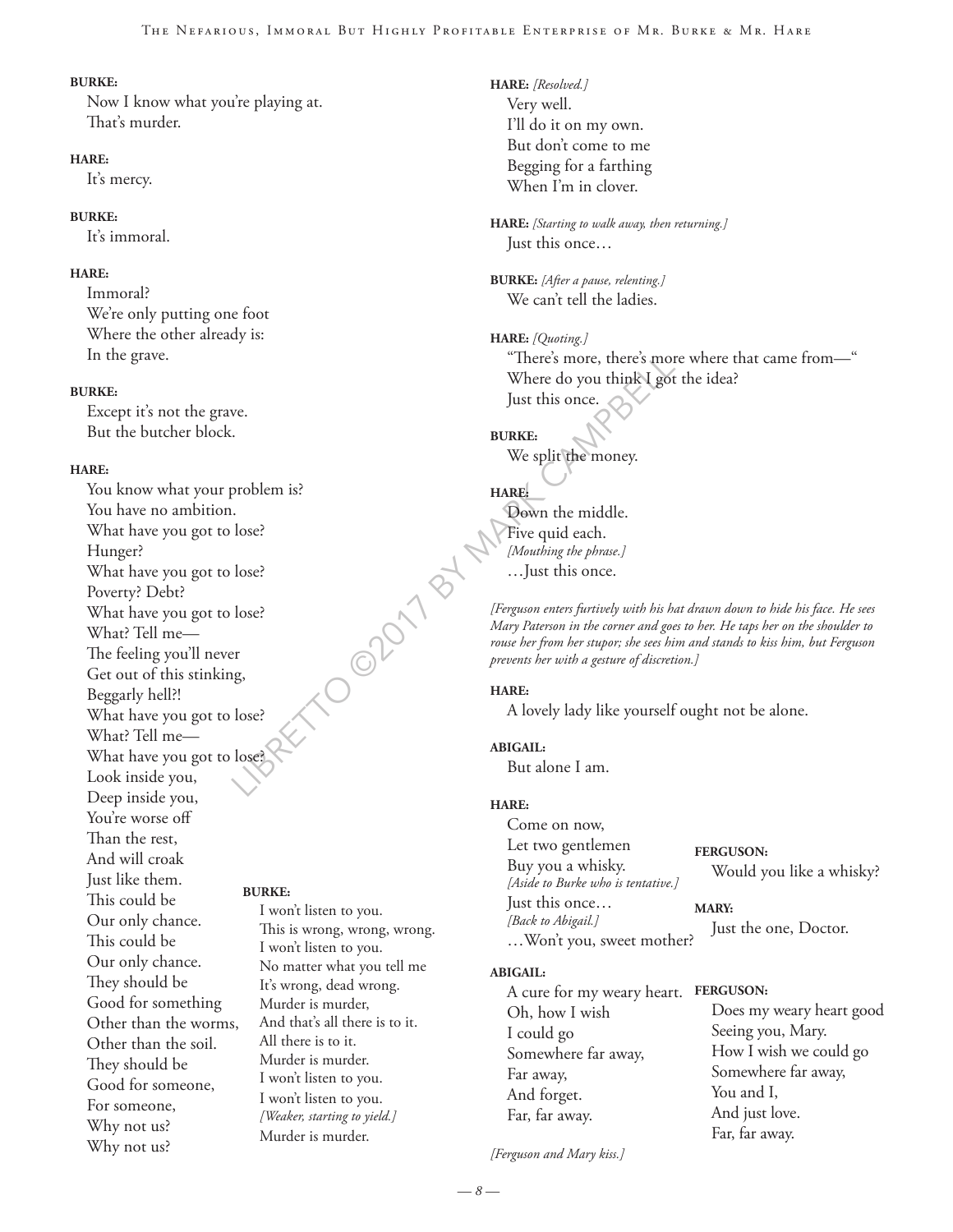**HARE:** *[To Abigail, dryly.]* We can help with that, love.

#### **Scene 4.**

**ABIGAIL:** *[Addressing the audience.]* They offered me a bed to sleep in From which I never awoke. *[She goes to a surgery table.]* And the gentleman was right. My corpse made more money Than my live body ever did: Ten quid. And that was just the start…

*[Abigail pulls the sheet over her.]*

## **Part III. The Others**

*[A sequence that jumps around from the surgery theatre to the boardinghouse and the pub. Donald, Abigail, Daft Jamie, Mary and Madge take turns naming the next victims of Burke and Hare on the chalkboard.]*

BRETTO OPOITBY **MARY:** *[Standing and writing the name: "Joseph the Miller."]*

Joseph the Miller, A beggar,

Ten pounds.

#### **KNOX:**

Fine times. These are Fine times, Dr. Ferguson. We do Good work,

#### **KNOX:**

We teach Good things, That touch on the divine— Very fine times.

**DAFT JAMIE:** *[Standing and writing "Female, name unknown."]* Female,

Name unknown, Vagrant, Ten pounds.

- **BURKE:** Fine times. These are Fine times, My delightful wife. We eat Fine food, We drink Fine drink, Like all the other swine— Very fine times.
- **KNOX:** *[With above.]* Enrollment grows…

**FERGUSON:** *[With above.]* As does our stature…

**HELEN:** *[With above.]* Pockets grow…

**MARGARET:** *[With above.]* As do our bellies…

**KNOX, FERGUSON, MARGARET, HELEN, HARE:** *[With above.]* A steady stream…

**KNOX, FERGUSON:** *[With above.]* Of students…

**MARGARET, HELEN, HARE:** *[With above.]* Of money…

**KNOX, FERGUSON:** *[With above.]* And subjects…

**MARGARET, HELEN, HARE, BURKE:** *[With above.]* And bodies…

**KNOX, FERGUSON, MARGARET, HELEN, HARE, BURKE:** All according to plan. Let's enjoy it while we can.

**MADGE:** *[Standing and writing "Male, name unknown."]* Male, Name unknown, From Cheshire, Drunk, Ten pounds.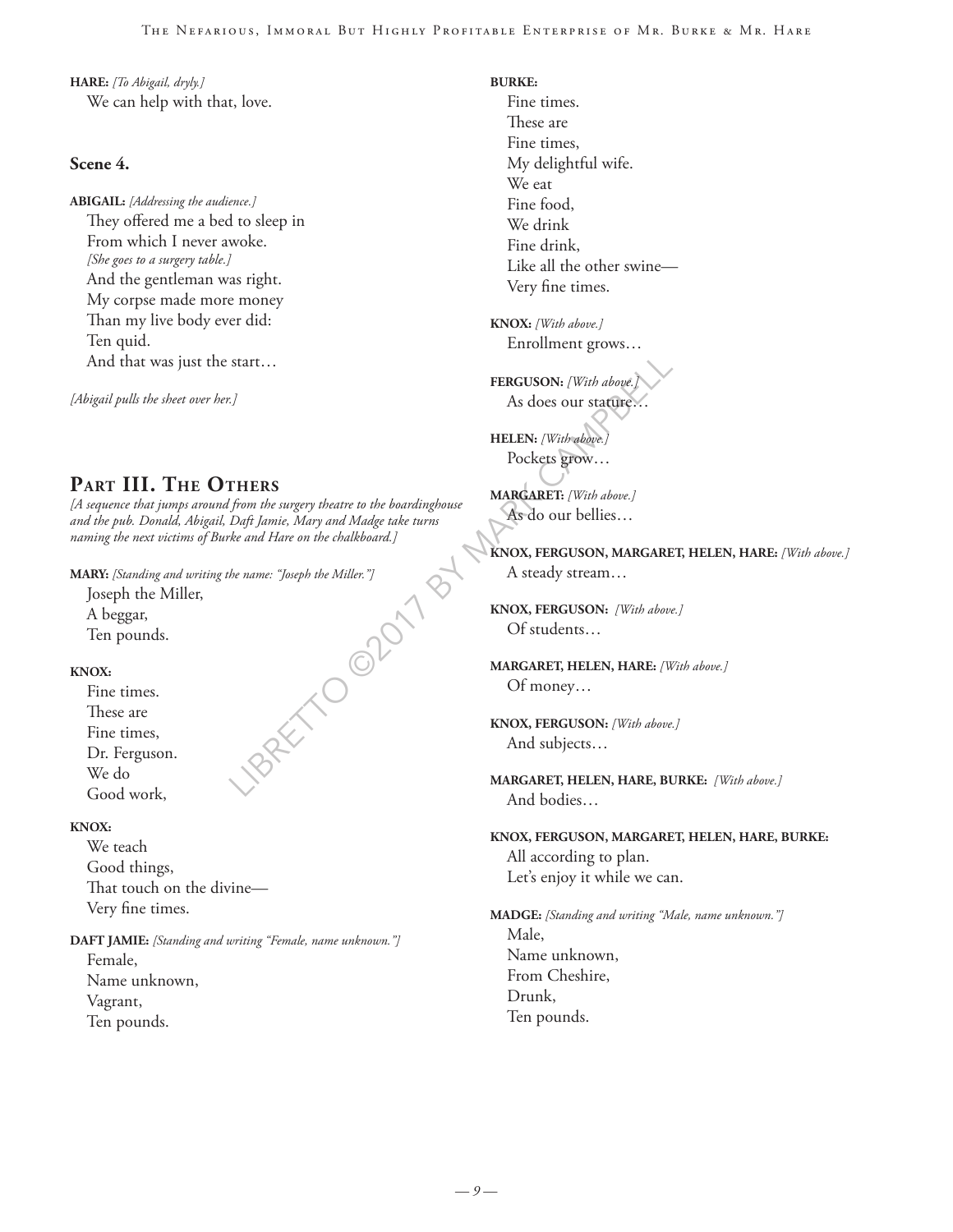#### **KNOX, FERGUSON, BURKE, HARE, HELEN, MARGARET:**

Fine times, Glad times, Blessed times, Joy is all around, For our Success, For our Good work, May fortune ever shine— As in these very fine times.

*[While Knox lectures, Donald, Abigail, Daft Jamie, Mary and Madge continue to take turns naming the victims of Burke and Hare on the chalkboard.]*

#### **KNOX:**

Anatomy, anatomy, in its signification, meant dissection, or an artificial separation of parts…

**DONALD:** *[Standing and writing "Elizabeth Haldane."]*

Lizzie Haldane, Vagrant, Eight pounds.

#### **KNOX:**

Torsion of the main arteries, to suppress hemorrhage, has few advocates among British surgeons…

**ABIGAIL:** *[Standing and writing "Effie."]*

Effie, Cinder-gatherer, Ten pounds.

#### **KNOX:**

The gouge, the gouge, the gouge, is an instrument which has been overlooked by the modern surgeon…

**DAFT JAMIE:** *[Standing and writing "Grandmother, name unknown."]*

Grandmother, Name unknown, From Glasgow, Eight pounds.

#### **KNOX:**

Ebony should be preferred to ivory for the handle…

**MARY:** *[Standing and writing "Grandson, name unknown."]*

Grandson, Name unknown, From Glasgow, Blind, Eight pounds.

#### **KNOX:**

Muscles—muscles—muscles—seldom act singly…

**MADGE:** *[Standing and writing "Female, name unknown."]* Female, Name unknown, Beggar, Nine pounds.

#### **KNOX:**

The fresh brain…the fresh brain…the fresh brain…

**DONALD:** *[Standing and writing "Female, name unknown."]* Female,

Name unknown, Drunk, Eight pounds.

#### **KNOX:**

The materials of nutrition and growth…

LIBREAT CAMPBELL CAMPBELL INTERNATE:<br>
LIBREAT CAMPBELL CAMPBELL CAMPBELL CAMPBELL CAMPBELL CAMPBELL CAMPBELL CAMPBELL CAMPBELL CAMPBELL CAMPBELL CAMPBELL CAMPBELL CAMPBELL CAMPBELL CAMPBELL CAMPBELL CAMPBELL CAMPBELL CAMPB **ABIGAIL:** *[Standing and writing "Peggy Haldane."]* Peggy Haldane, Prostitute Eight pounds.

#### **KNOX:**

The subject should never be too emaciated or too fat…

**DAFT JAMIE:** *[Standing and writing "Mrs. Hostler."]* Mrs. Hostler Widowed washerwoman…

#### **KNOX:**

Or too fat…

#### **DAFT JAMIE:**

Eight pounds.

#### **KNOX:**

The semilunar incision…

**MARGARET PATERSON:** *[Standing and writing "Ann McDougal."]* Ann McDougal, Married, from Falkirk, Ten pounds.

#### **KNOX:**

We need not provide for the dead All that we provide for the living…

#### **DONALD, ABIGAIL, DAFT JAMIE, MARY, MADGE:**

Ten pounds, nine pounds, eight pounds… Grandson…Female…Joseph the Miller… Lizzie Haldane…Ann McDougal… Eight pounds, nine pounds, ten pounds.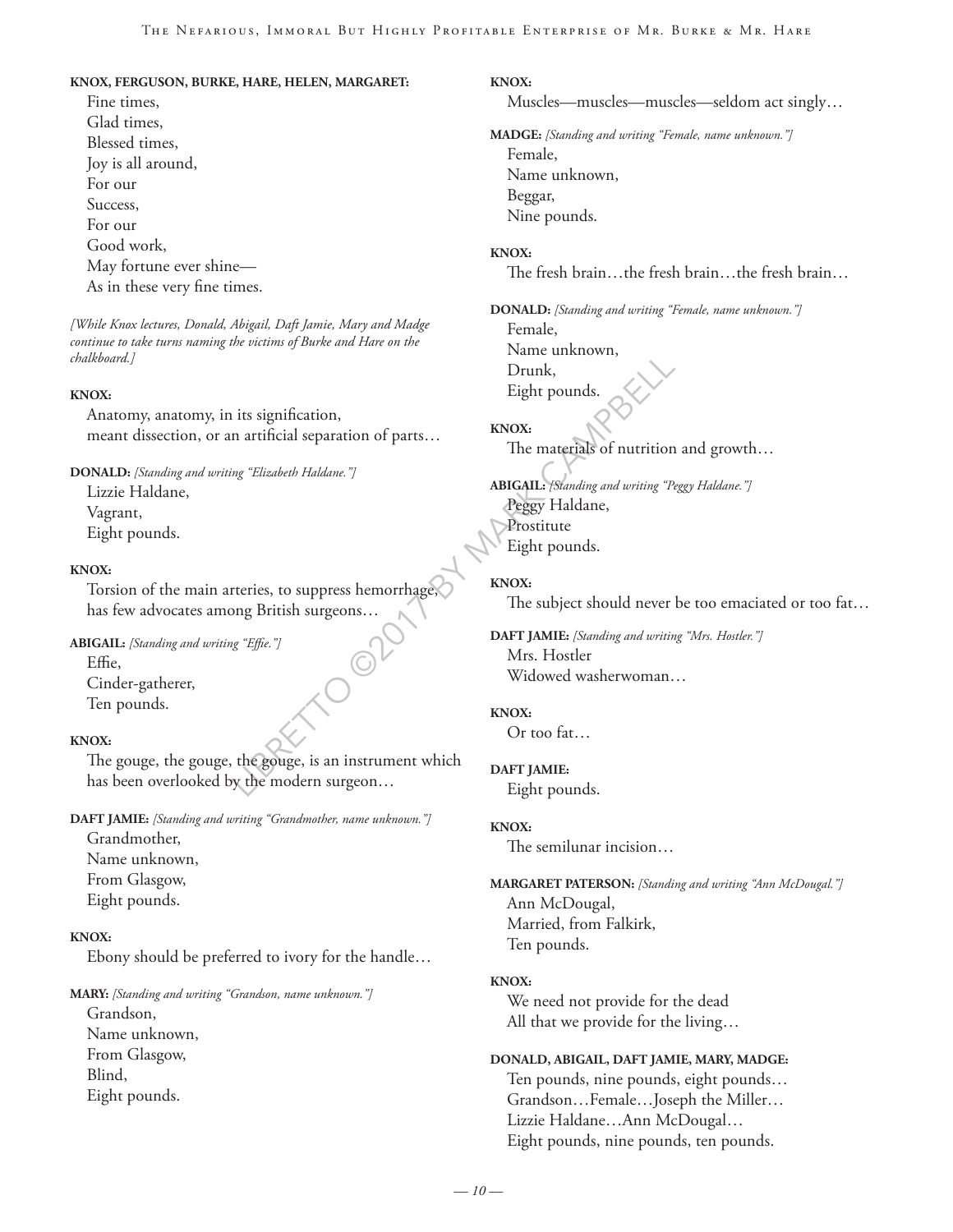#### **KNOX, FERGUSON, BURKE, HARE, HELEN, MARGARET:**

*[With above.]* Fine times, Glad times, Blessed times, Joy is all around. For our Success, For our Good work, May fortune ever shine— As in these very fine times. Fine times! Glad times! Blessed times! May fortune ever shine As in these fine times.

*[End Part III.]*

## **Part IV. Daft Jamie**

**Scene 1.**  *[Daft Jamie rises and writes his name on the chalkboard.]*

#### **DAFT JAMIE:**

 $M_{\odot}$ You know me, You know me. 'Course you do. Seen me On the street. Did a jig, Even with my bad foot. Told a joke, Sang a tune for you: *[Daft Jamie sings a fragment from a silly song.]* "Nothing on me head, Nothing on me feet. Hatless, shoeless, …But life is oh so, oh so sweet." You know me. 'Course you do. The name's James Wilson, But they call me, But they call me, But they call me, "Daft Jamie," Daft Jamie, ah, you know. "Daft," I guess, Because they say I'm slow. Though I could add,

And subtract, With the best of them. Never forgot a fact, Never forgot a name.

**Scene 2.** *[On the street, Knox enters and tips his hat to Daft Jamie.]*

**KNOX:** Good morning, Jamie.

**DAFT JAMIE:** Good morning, Doctor Knox… *[Quietly, playing with sound.]* Doctor blocks…Doctor pox…Doctor mocks…

## **KNOX:**

Tell me, Jamie. On what date the full moon will occur In the month of June In the year of our Lord Twenty sixteen?

#### DAFT JAMIE:

The twentieth, Doctor Knox. Doctor blocks, Doctor fox, Doctor… A Monday.

#### **KNOX:**

Very good, lad.

*[Knox presses a coin in Jamie's hands and leaves.]*

#### **DAFT JAMIE:**

Cruel boys beat me, Made fun of me, But I just laughed right back. My life had a million kindnesses. You took care of me Well enough, Gave me food, Gave me snuff. But it was your smile, Your smile, I loved the most. A smile, please. May I have it again? May I? May I have it again:? "Nothing on my head Nothing on my feet. Hatless, shoeless, Hatless, shoeless,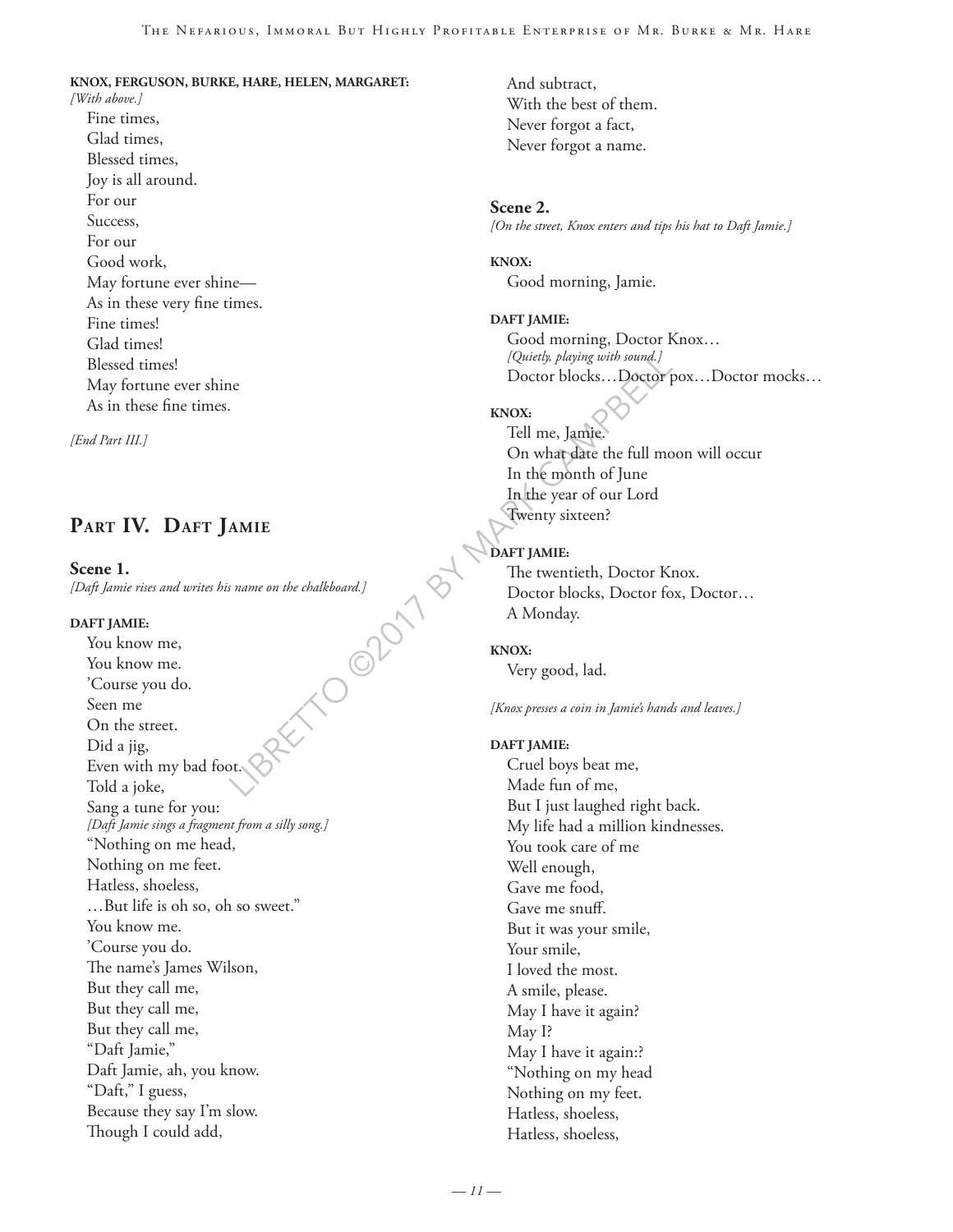#### The Nefarious, Immoral But Highly Profitable Enterprise of Mr. Burke & Mr. Hare

#### **DAFT JAMIE:**

But life is oh so, oh so sweet. Oh so sweet."

*[Helen and Margaret have entered with baskets. They see Daft Jamie, whisper, then approach him.]*

#### **HELEN/MARGARET:**

Look who's about! Our bonny friend Jamie! Jamie, Jamie, Jamie…

#### **HELEN:**

What a charmer, this one. Jamie…

#### **MARGARET:** *[With above.]*

Many's the lady Who wants to be With Jamie, Jamie…

#### **HELEN:**

How about some whisky, laddie?

#### **DAFT JAMIE:**

No, thank you. D-d-don't drink.

#### **MARGARET:**

Prefer a stronger brew, do you?

#### **HELEN/MARGARET:**

RET OOPDIT BY Come with us. Come with us then, Jamie. Come with us then, Won't you Jamie? Won't you Jamie? You wouldn't turn us down— You wouldn't turn us down— Proper ladies like us? 'Twould be rude. 'Twould be rude.

#### **DAFT JAMIE:**

I…I am never rude. *[Agreeing to come.]* Only for a bit.

#### **HELEN/MARGARET:**

There's a lad.

*[Helen and Margaret freeze. Daft Jamie moves to the surgery table and lies down, pulling the sheet over him.]*

#### **Scene 3.**

*[In the surgery theatre, Ferguson sits and looks off sadly. Knox enters with a letter.]*

#### **KNOX:**

Excellent news. I've been recommended to Teach at the university. May very soon be bidding adieu To this place.

**FERGUSON:** *[Distractedly.]* Excellent.

#### **KNOX:**

That means that this school Will soon be yours. Quite impressive For one so young.

## **FERGUSON:**  Indeed, sir.

**KNOX:** *[Sarcastically.]* Your excitement is overwhelming.

#### **FERGUSON:**

Sorry, sir. It's only that… This just came in.

*[Ferguson pulls back the sheet to reveal Daft Jamie.]*

**KNOX:** *[Initially shocked, then recovers.]* Daft Jamie.

#### **FERGUSON:** Saw him on the street only this morning.

**KNOX:** So did I.

#### **FERGUSON:** Did a jig,

Even with his bad foot. Seemed fit as a—

#### **KNOX:**

What are you playing at?

#### **FERGUSON:**

These men. Burke and Hare.

#### **KNOX:**

The suppliers?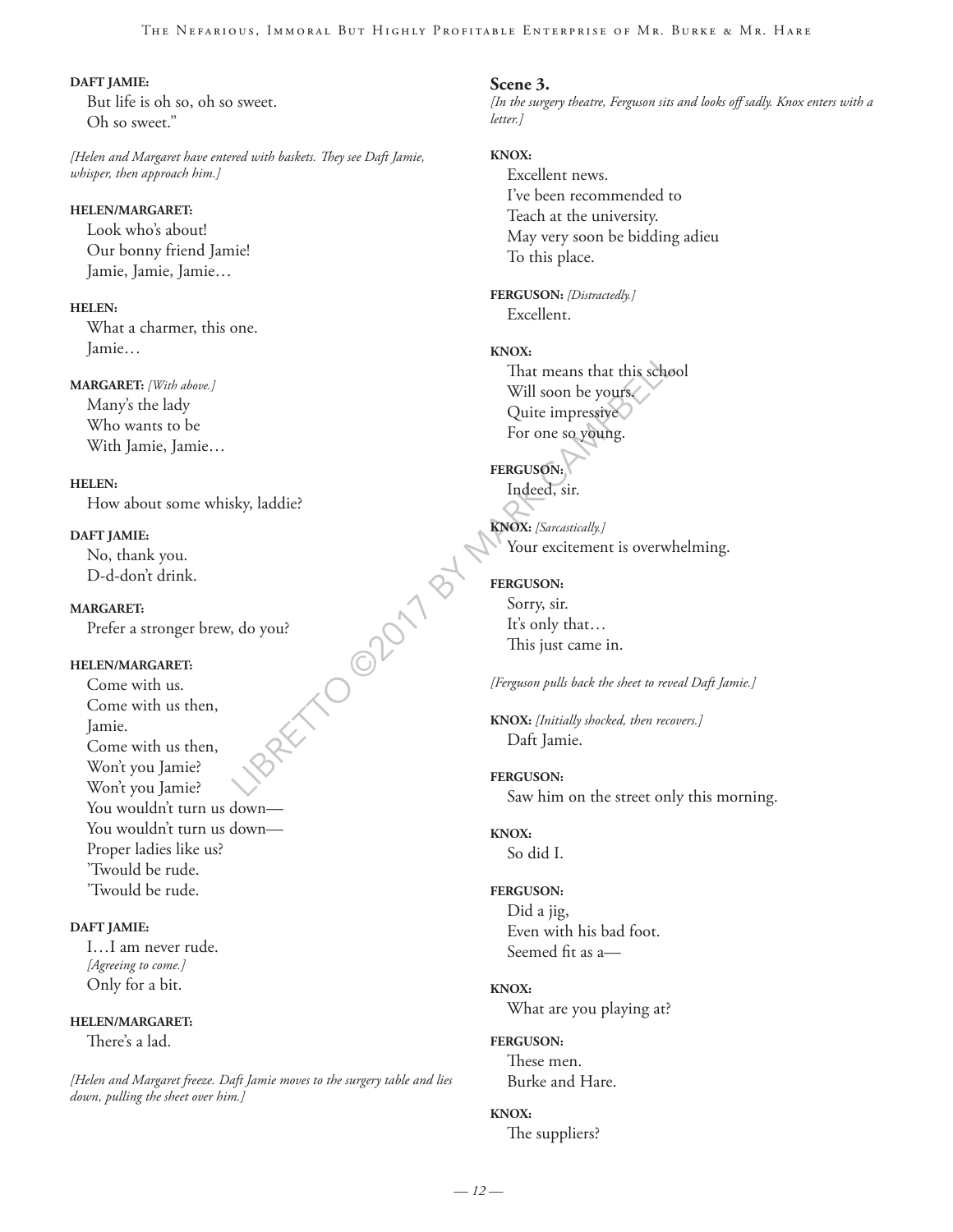#### **FERGUSON:**

What if they obtained their corpses another way?

#### **KNOX:**

Another way?

#### **FERGUSON:**

Other than digging up graves.

#### **KNOX:**

Meaning?

#### **FERGUSON:**

Murder.

#### **KNOX:**

You should spend more time on your books, And less in low-class pantos.

#### **FERGUSON:**

Something is odd. That's all. Odd.

#### **KNOX:**

Doctor…

What we do, We do, For the greater good.

What they do, They do, For themselves.

Price, Campbell R We cure disease, They spread it; We lengthen—lengthen-They shorten it; We give—give!—life, They take it. And if one of them, One of them, Is sacrificed, To save a hundred…

Then, my friend, It is For the greater, the greater good. The greater good.

We require cadavers. These men supply cadavers. What more do we need to know? **FERGUSON:** I'm only saying—

**KNOX:** *[Emphatically.]* What more do we need to know?

*[Knox is about to leave, then pivots back.]*

#### **KNOX:**

However… If you're so bothered, Have his head and feet removed. No one will know who he is then.

*[Blackout on Knox and Ferguson. Jamie rises and sings,]*

**DAFT JAMIE:** Turn a blind eye On the street; To them Who are sick, To them Who are lame, To them With no name. Turn a blind eye

Through the town; To them Who are poor, To them Who can't read, To them In despair.

Turn a blind eye, Turn a blind eye, And some day, some day, We will not be there. We will not be there. We will not be there…

 *[End Part IV.]*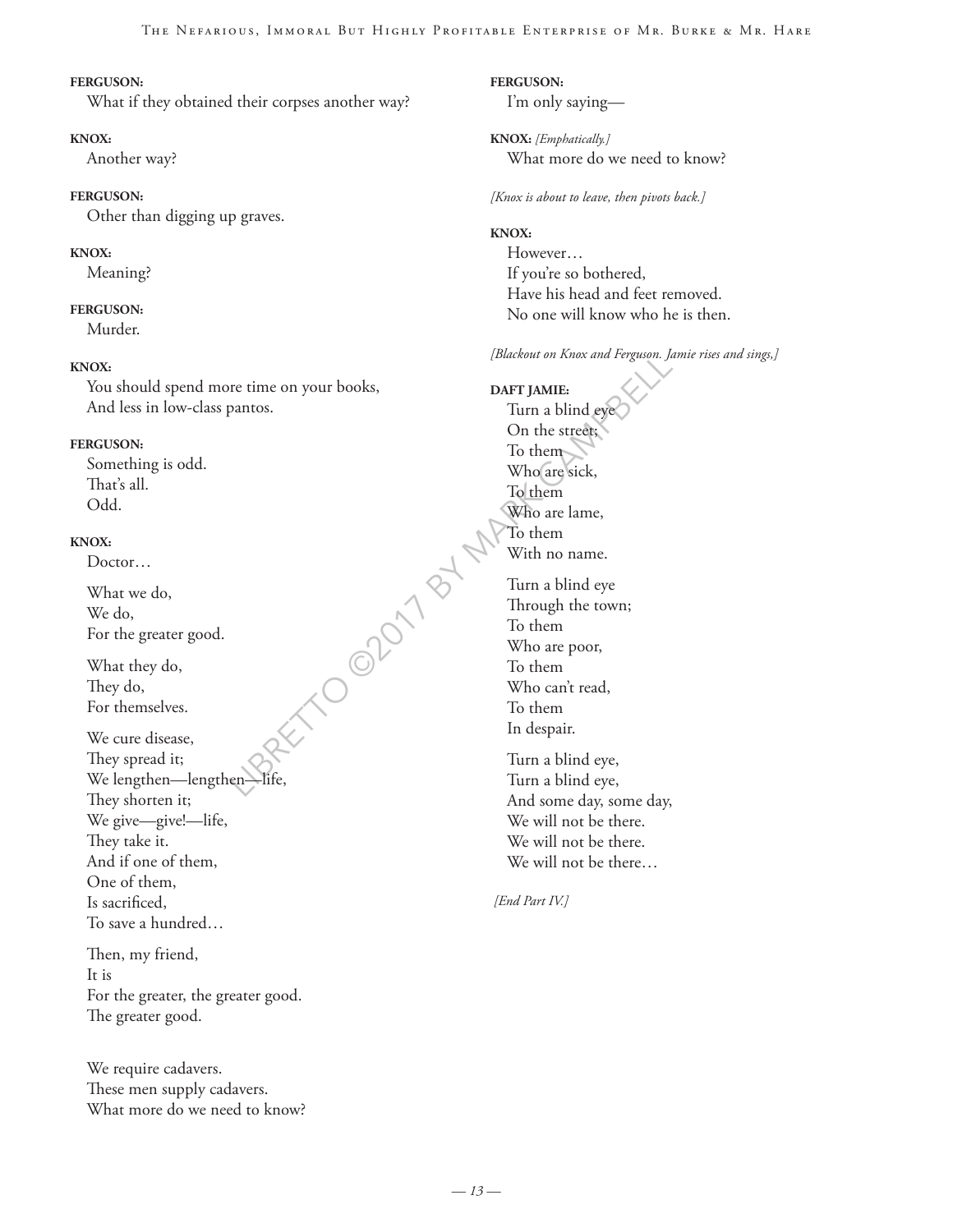## **Part V. Mary Paterson**

#### **Scene 1.**

*[Mary Paterson rises and writes her name on the chalkboard. She sings.]*

#### **MARY:**

Just eighteen years old, I led what they call A disorderly life.

My parents both dead, I had little choice, But to turn to the streets.

Did all right, Did all right, Loved the whisky too much, But I did all right, Did all right. All right.

My shape caught the eye, Of many a man, All around the old town.

And I was well-known, Though not as well-known, As I was to become.

#### **Scene 2.**

*[In the pub, Mary sits in a corner drunkenly. Burke, Hare, Margaret and Helen enter. Burke is distraught.]*

#### **BURKE:**

I need a drink.

#### **HELEN:**

Yeah, poured on your head.

*[Helen and Margaret shriek with laughter.]*

#### **BURKE:**

I still see his face. That poor lad. Who knew an idiot Would struggle so much?

#### **HARE:**

Right. An idiot offing an idiot. You did the world a favor. **BURKE:** I don't need to hear anything from you!

## **HARE:**

If you're feeling guilt…

#### **BURKE:**

Not a word, hear me?! I said: not a word!

#### **HARE:**

Bugger off to church and confess.

**MARGARET:** Quiet you two.

**HARE:** Quiet, *you* be quiet.

**HELEN:** *[Louder than all.]* All of you hush down. Listen to me… We need each other, We need each other now.

#### **HELEN/MARGARET:**

much,<br>
HARE:<br>
Quiet, you be quiet.<br>
HELEN: [Louder than all.]<br>
HELEN: [Louder than all.]<br>
All of you frush down.<br>
Listen to me...<br>
We meed each other,<br>
We meed each other now.<br>
We need each other,<br>
We need each other,<br>
We We need each other, We need each other now. One slips, We all slip; One falls, We all fall.

Don't fight each other, Don't fight each other now. Don't fight each other, Don't fight each other now.

One breaks, We all break; One's caught, And we all end up, Dangling from nooses, In Lawnmarket. All of us. Each and every one. Dangling from nooses, In Lawnmarket. All of us. Each and every one. Each and every one.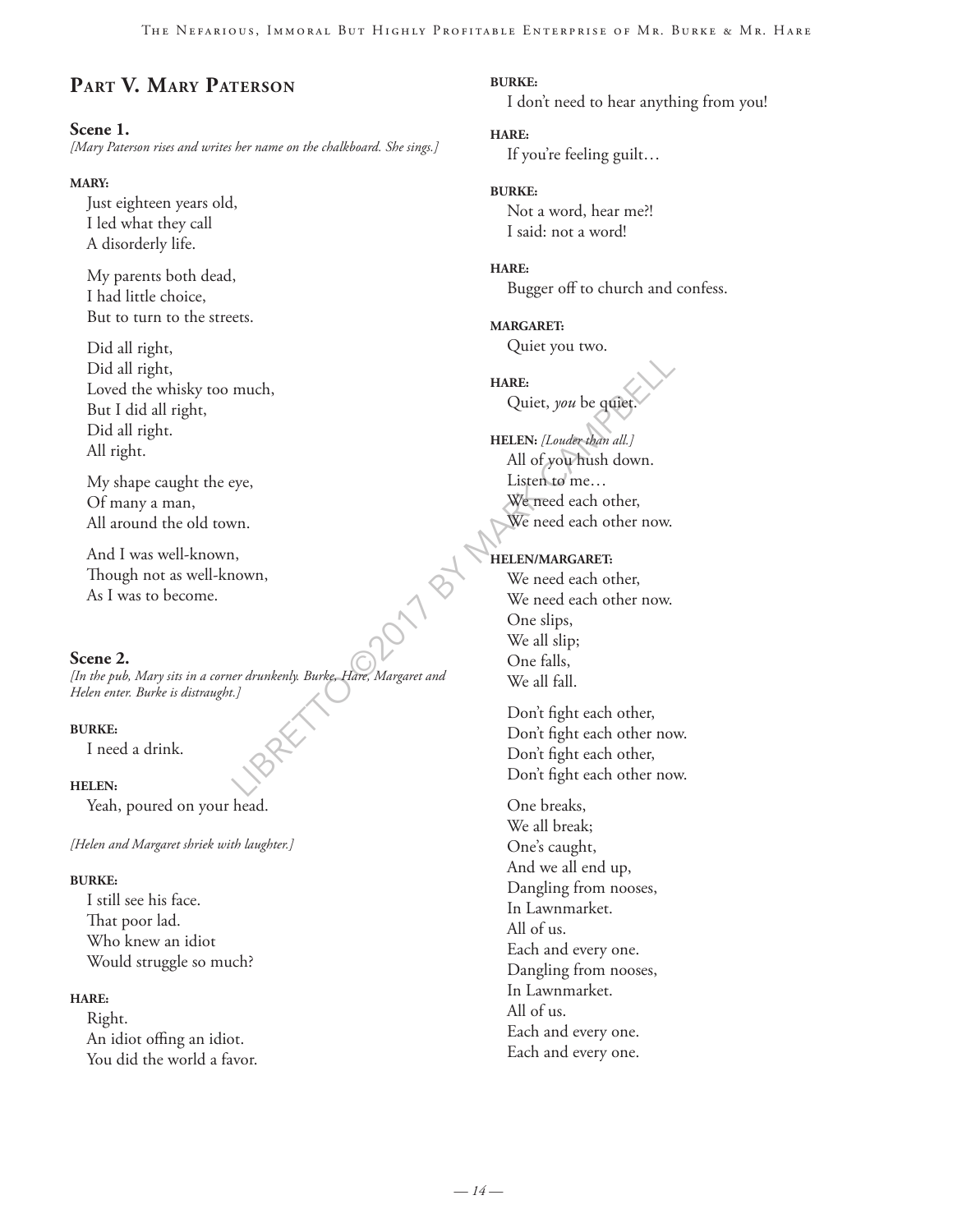#### **HELEN/MARGARET/BURKE/HARE:**

We need each other, We need each other now. Stay calm, Unruffled, Don't get All bothered, We need each other now.

#### **HARE:**

All I need now Is a little fun. *[Noticing Mary Paterson.]* Who's that there in the corner?

*[Burke, Hare, Margaret and Helen turn toward Mary and freeze.]*

#### **MARY PATERSON:**

They offered me whisky, And a place to stay. What a surprise, I would end up here, In Surgeons' Square. Reunited as it were… In Surgeons' Square. Where I was drawn, Where I was drawn, And, later, quartered.

*[Mary moves to a surgery table and lies down, pulling the sheet over her.]*

#### **Scene 3.**

*[In the surgery theatre, Ferguson enters. He turns back the sheet and sees Mary there.]*

**FERGUSON;** *[Deeply shocked.]*

Mary. *[Sadly recalling.]* Mary, Mary, Mary, Mary. I said: "We will go somewhere, Somewhere far away, You and I, Only you and— Only you and—"

*[Knox enters, sees the corpse.]*

#### **KNOX:**

Splendid timing. *[Noticing Ferguson's expression.]* Something wrong?

*[Ferguson nods "yes" and wipes away the tears forming in his eyes. Knox looks at the corpse.]*

#### **KNOX:**

Pretty.

**FERGUSON:** *[Evasive.]* Didn't notice.

#### **KNOX:**

Perfect for illustration. Set up a session For the lads to draw her.

#### **FERGUSON:**

Draw her?

**KNOX:** Who better?

### **FERGUSON:** But I don't want her to be drawn. She's—

Leven turn toward Mary and freeze.]<br>
LIBRETTON Who better?<br>
Who better?<br>
Who better?<br>
EERGUSON:<br>
But I don't want her to be<br>
She's—<br>
She's—<br>
MAROX:<br>
I deal.<br>
Clear bone structure.<br>
Musculature defined.<br>
Skin a bit pink.<br>
I **KNOX:** Ideal. Ideal. Clear bone structure. Musculature defined. Skin a bit pink. From the drink, I suppose. I guarantee enrollment will double.

**FERGUSON:** *[Controlling his rage.]* Dr. Knox. I don't want us to accept bodies From those two men anymore.

**KNOX:** *[Playing innocent.]* Two men?

**FERGUSON:** Our suppliers.

**KNOX:** Whatever for?

#### **FERGUSON:**

I know for a fact This woman was in prime health Only last night.

**KNOX:** *[Slyly.]* As were you, no doubt. As were you.

*— 15 —*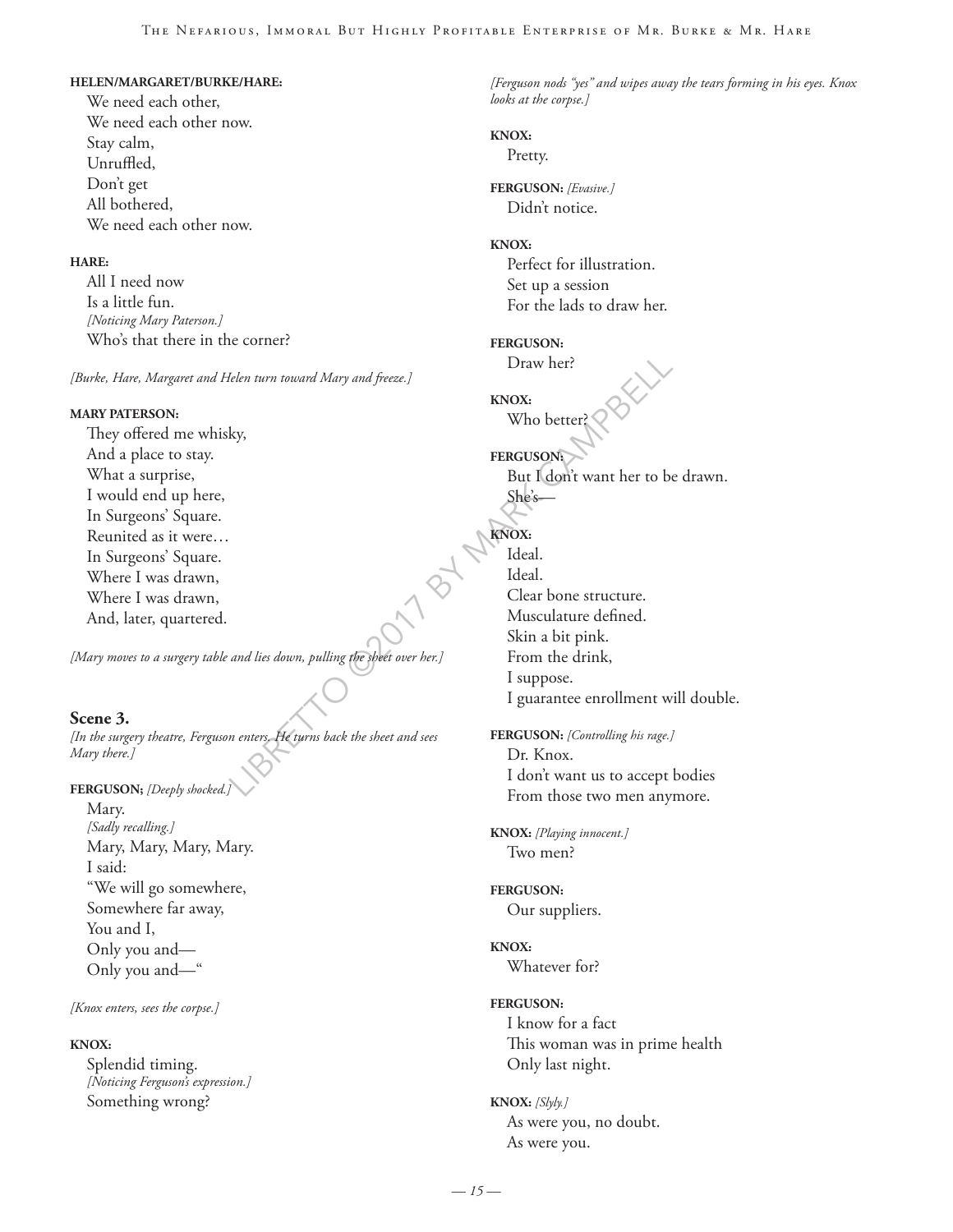#### **FERGUSON:** *[Ignoring Knox.]* I suspect…

#### **KNOX:**

Murder? As you said before. And if it is?

#### **FERGUSON:**

You would accept it?

#### **KNOX:**

Don't forget the greater good. I would—what is the phrase?— Turn a blind eye. Look around you, All around you, In the streets, People sick, People starved, People barely alive…

#### **FERGUSON:**

I cannot agree. I will be forced to resign if we continue—

#### **KNOX:**

RETO OPOIT BY Resign? You know how grave this is— How serious! Your reputation, man! An affair with a trollop, *[Ferguson protests.]* A murdered trollop. Accepting victims From killers—

#### **FERGUSON:**

I didn't accept them! I didn't know.

#### **KNOX:**

Did *I? [Narrowing it down.]* The problem with you is that You have no ambition. Think—think!—of your career, All that you could lose, All that you have worked so hard for, If word got out, All of that is over. Over and done. We need each other, We need each other now. We need each other now.

You speak We're both done. You snitch, We both hurt… You speak We're both done. You snitch, We both hurt…

**FERGUSON:** *[A long pause, Wiping away the tears, relenting.]* Make this one the last. No more.

#### **KNOX:**

Agreed. *[Pointedly.]* Prepare her for drawing.

#### *[Knox exits, followed by Ferguson.]*

**MARY:** *[Continuing from the top of the scene.]* And one day I met A proper young man Fair, and manners refined.

He paid me good money And promised me nonsense But I fancied him some.

#### **Scene 5.**

*[In the surgery theatre, Ferguson and Daft Jamie and Donald (as students) have set up easels and draw Mary, reclined on the table.]* 

#### **FERGUSON:**

Where once I Traced your body With my hands, And my mouth, I trace it now with ink and paper. Forgive me, my darling. All of you, Forgive me. All of you, Forgive me, Forgive me.

#### **MARY:** *[With above.]*

He said: "We will go somewhere Somewhere far away,. You and I, Only you and I."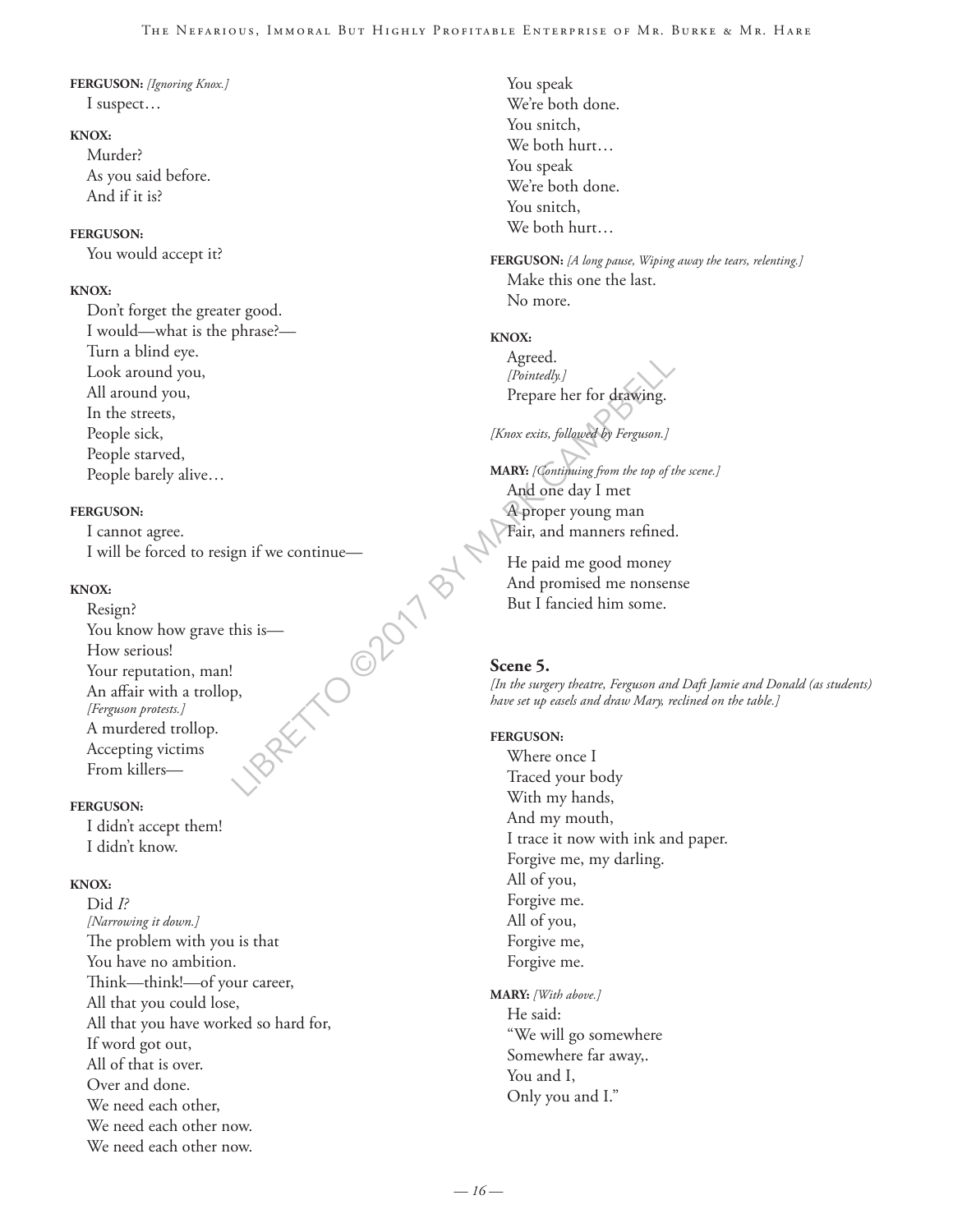#### **DAFT JAMIE/DONALD:** *[With above.]*

…Latissimus dorsi …Trapezius …Rhomboideus Minor.

#### **MARY:**

Of all the times In my life I gave up my body to men, This must have been The most memorable.

*[End of Part V.]*

## **Part VI. Madge Docherty**

#### **Scene 1.**

*[In the surgery theatre, Madge Docherty stands and writes her name and walks to the boardinghouse. She holds up her hands as if in a dance and is soon joined by Hare as she sings the words of a song. Burke enters.]*

#### **MADGE:**

RIPORDING NB "A dance, A dance, Won't you dance with me? A whirl With a girl, So fancy-free? A dance, A dance, Let's go on all night. A dance, A dance, While we're still upright. *[Madge stops dances and addresses the audience.]* How he charmed me, He charmed me, A meek Irish lady, Come to town, To find my son. —So kind, so kind. *[Madge addresses the audience.]* Have any of you seen him? My sweet boy. Have you? Have you? Came here for work. Last name is Docherty. Docherty.

*[Hare suddenly appears.]*

**HARE:** Dear lady: Did I hear you say Your name is Docherty?

**MADGE:** *[To Hare.]* Indeed it is.

**HARE:** From?

## **MADGE:**

Don-e—

**HARE:** *[Before she has a chance to finish.]* Donegal! The Dochertys from Donegal? I knew it, I knew it! With them sparklin' eyes. Like those of me own blessed mother— May she rest in peace.

#### **MADGE:**

She was a Docherty?

#### **HARE:**

As sure as me faith in Jesus!

**MADGE:** *[To audience.]* He said that we were kin and Could help me find my son. Brought me here, To Tanner's Close. *[Madge puts her arms up; she is joined this time with Hare.]* "…A dance, A dance, Let's go on all night. A dance, A dance, While we're still upright."

#### **HARE:**

Another whisky, Madge?

#### **MADGE:**

Two, two, was enough.

#### **HARE:**

Nonsense.

*[Hare brutally forces whisky on Madge. She spits it out, then laughs.]*

**MADGE:** *[Half-terrified, half making light of the sudden brutality.]* Flirt!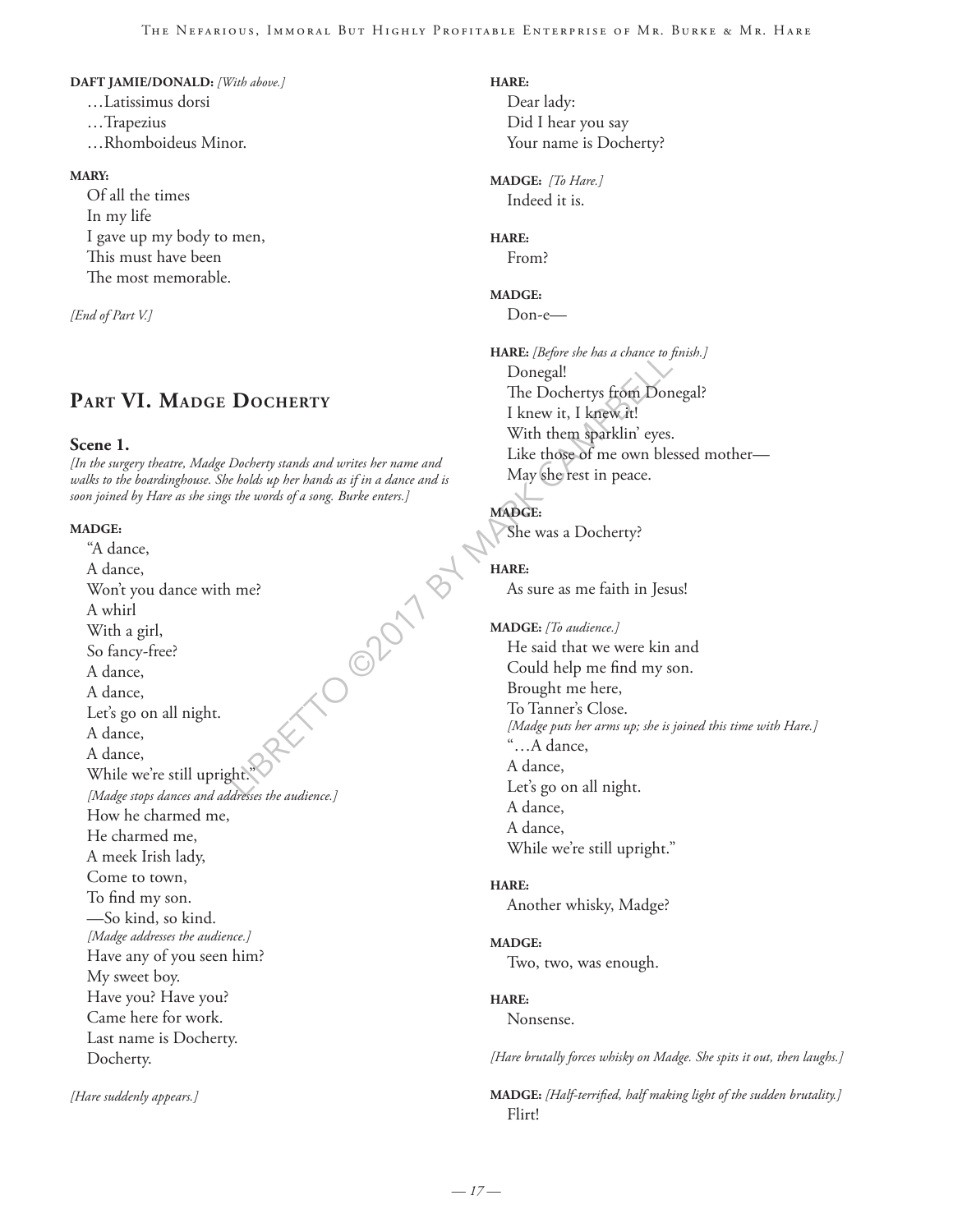#### **BURKE:**

You must be weary, Madge. How about a lie down?

**HARE:** *[With above.]* A lie down—

**MADGE:** *[Reeling.]* Don't mind if I do. *[Suddenly.]* Where is my son? You promised he'd be here…

#### **HARE:**

On his way… On his way…

*[Burke and Hare throw down some straw. Mary lies in it. Burke sings a lullaby softly. As he does, he slowly wraps his hands around Madge's throat while Hare mounts her and kneels on her ribs. Madge gasps for breath and tries to call out. Briefly.]*

#### **BURKE:**

Lay down your head, My darlin', Lay down your weary head. Let clouds of sleep O'ertake your soul. Stay safe in your bed My darlin', Stay safe in your little bed. Till sunrise comes And morning bells toll, Let clouds of sleep O'ertake your soul. My darlin', My darlin', My darlin'…

**MADGE:** *[Waking.]* Where is my son? Where is my son?

*[Madge is dead. Burke begins to feel guilty.]*

#### **BURKE:**

Done. She said: "Where is my son? Where is my son?" She's someone's mum!

#### **HARE:**

As was yours.

**BURKE:** *[Suddenly revolted by his deed.]* Someone's mum! I am an evil man. I deserve God's full wrath.

**HARE:** Shut up. You're wasting time.

#### **BURKE:**

I deserve God's full wrath.

*[Helen and Margaret enter suddenly.]*

**HELEN:** *[Noticing Madge.]* What is *she* doing here?

#### **HARE:**

Not much now. On her way to Knox.

#### **MARGARET/HELEN:**

Get her out. We got some capital in the other room. A whole family…

**MARGARET:** Dad, mum and a wee baby girl.

### **HELEN/MARGARET:**

MARGARET/HELEN:<br>
One straw. Mary lies in it. Burke sings a<br>
We got some capital in the by waps his hands around Madge's throat<br>
led on her ribs. Madge gaps for breath and<br>
MARGARET:<br>
Dad, minn and a wee bab<br>
Dad, minn and Old friends. Old friends. Here for the night. Could be worth twenty-five quid. Twenty-five quid, Twenty-five quid, Twenty-five quid.

**BURKE:** *[With above.]* Someone's mum! I deserve God's wrath.

**HELEN:** *[To Burke.]* Later for that, love.

#### **HARE:**

Hide her in the straw. Quickly.

**BURKE:** God's wrath.

*[They cover up the body of Margaret with straw, but one arm dangles out.]*

#### **HARE:**

Show our fine guests in, won't you now?

*[They freeze. Madge rises and sings.]*

*— 18 —*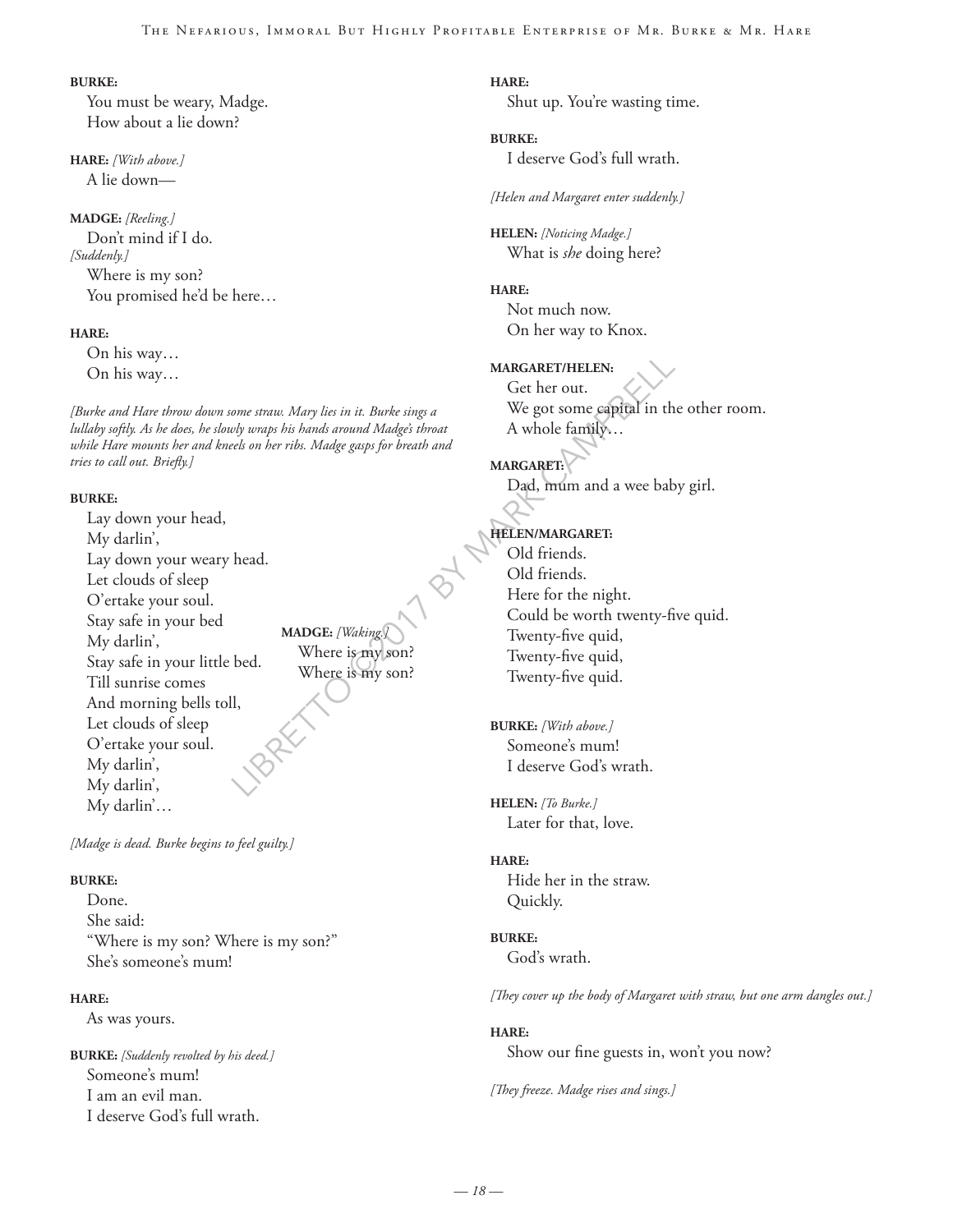#### **MADGE:**

And it was this little arm, This little arm, That brought them all down.

*[Helen and Margaret usher in the family; Daft Jamie plays the Wife; Abigail, the Husband; and Donald, on his knees, as Bobby, their child.]*

#### **HELEN:**

Here you are.

**MARGARET:** *[Trying to force drink on them.]* Have a whisky to warm your bones.

**DONALD:** *[As Bobby, seeing Madge's arm and pointing.]* Look, Mum!

#### **MADGE:**

This little arm…

**HELEN:** *[Joining Margaret in forcing the whisky on the family.]* Just a little amenity, For our favored guests.

*[The Wife sees Madge's arm in the straw and tries to disguise her shock.]*

**DAFT JAMIE:** *[Clutching her Husband's hand, indicating what she sees.]*<br>Shush, Bobby.<br>I'm afraid—<br>**MADGE:**<br>That's what the family Shush, Bobby. I'm afraid—

#### **MADGE:**

That's what the family saw Poking out of the straw.

**DAFT JAMIE:** *[Stuttering, recovering.]* I'm afraid this is not what we're looking for.

**ABIGAIL:** *[Helping his wife, with above.]* Not what we're looking for. Not at all.

#### **DAFT JAMIE/ABIGAIL:**

We must go.

*[Daft Jamie and Abigail hurry out, dragging Donald.]*

**HELEN:** How do you like that?

**MARGARET:**

No class.

#### **HELEN/MARGARET:**

Now we're out thirty pounds. *[To Burke:]* Thanks to you**BURKE:** *[Angrily, referring to Madge's corpse.]* Let's just get her out of here.

#### **HARE:**

Before the worms eat our profits!

#### **MADGE:**

The family ran to the police. While the kind gentlemen Brought me here to Surgeons' Square. Got ten quid, They did. When they returned. The police were waiting for them. And thus ended This tale of grief. "…And what of the man who buys the beef?"

*[Madge does* not *get onto a surgeon's table.]*

**Scene 2.**  *[In the surgery theatre, Knox enters. Ferguson confronts him.]*

**FERGUSON:** I see a box just arrived. You said no more.

#### **KNOX:**

And thus ended<br>
This tale of grief.<br>
"...And what of the man<br>
forcing the whisky on the family.]<br>
Social cases not get onto a surgeon:<br>
forcing the whisky on the family.]<br>
Social cases not get onto a surgeon:<br>
Husband's ha Indeed. But I forgot it was the end of the term! Just one more. We'll start afresh Come the new season. Like eager schoolboys.

**FERGUSON:** *[Furiously.]* You lied.

#### **KNOX:**

Stop your moralizing…

**FERGUSON:** I will not stop.

You lied to me, and—

*[The ensemble of Donald, Abigail, Daft Jamie, Mary and Madge play the police constable; they pin badges on their chests and take notes on notepads.]*

#### **KNOX:**

Good evening, constable.

## **ENSEMBLE:**

Good evening, gentlemen.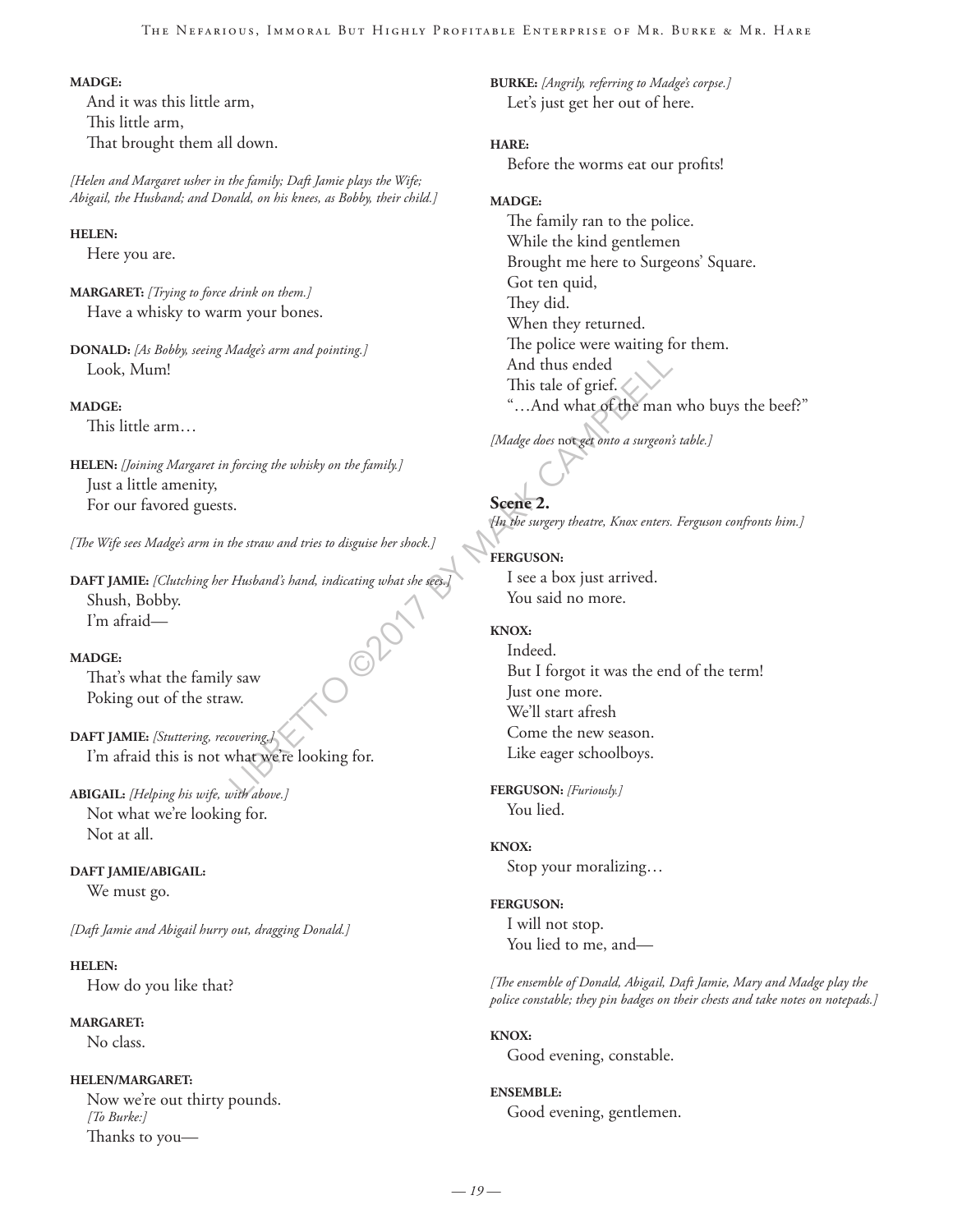#### The Nefarious, Immoral But Highly Profitable Enterprise of Mr. Burke & Mr. Hare

#### **FERGUSON:**

Evening.

#### **KNOX:**

May I inquire about the nature Of your visit?

**DONALD:** *[Circling the men, jotting on a notepad.]* The tea-chest in the vestibule…

#### **ABIGAIL:**

What are its contents?

#### **KNOX:**

I doubt it's Darjeeling. This is a surgery school. You know its contents.

#### **DAFT JAMIE:**

May I look inside?

#### **FERGUSON/KNOX:**

No/Of course.

LO ODD 1 B **KNOX:** I guarantee it won't be too aromatic.

#### **MARY:**

Before I do…

#### **Madge:**

May I ask you a few questions?

**KNOX:**

Our lives are open books.

#### **DAFT JAMIE:**

A family reported a murder…

**MARY:**

In Tanner's Close…

**DONALD:**

It is suspected…

**ABIGAIL:**

That the killers…

#### **ENSEMBLE:**

Brought the body here.

**KNOX:** Unthinkable! Preposterous!

#### **ENSEMBLE:**

Do you have any knowledge As to how the contents were obtained?

#### **KNOX:**

Knowledge? Knowledge? None whatsoever. We merely receive the cadavers— Since they can't come here Of their own volition. It's not our job to know how they got here. And I'm sure my associate would concur. *[Ferguson is silent.]* As if his reputation depended on it. *[Ferguson is silent.]* Isn't that right, Doctor?

#### **FERGUSON:**

He is correct, sir. No knowledge. None.

*[Ferguson, Knox and the Officer freeze, sit.]*

## **Part VII. Exeunt Alles**

*[The ensemble rises and sings.]*

#### **DONALD, ABIGAIL, DAFT JAMIE, MARY, MADGE:**

Turn a blind eye… The fresher, the better… The fresher, the better… The fresher, the better… Turn a blind eye…

## **MADGE:**

And it was this little hand that brought them all down…

**ABIGAIL:** *[With above.]* My corpse made more money Than my live body ever did…

**MARY:** *[With above.]* I was well-known, but not as well-known As I was about to become…

**DAFT JAMIE:** *[With above.]* Never forgot a fact, never forgot a name…

**DONALD:** *[With above.]* "Fierce were the battles we fought in!"…

**DONALD, ABIGAIL, DAFT JAMIE, MARY, MADGE:** Turn a blind eye…

*[Knox stands while the others freeze.]*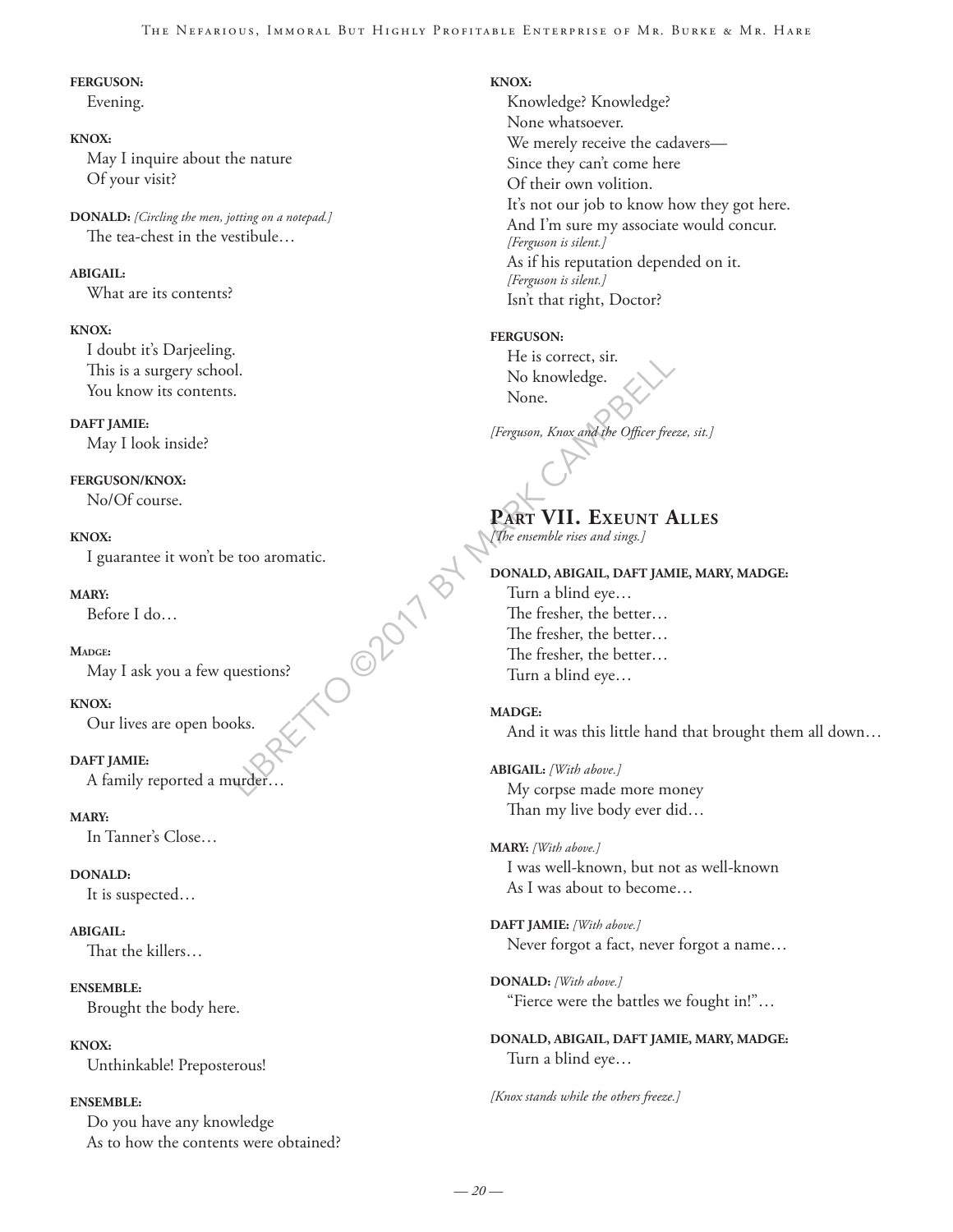LIBRERISON CONSULTER THE CAMPBELL CONSULT ON A BURKE:<br>
LIBRERISON CONSULTER TO CONCERN THE CAMPBELL ON A And DEVISE TO LAW WAS femoved from there<br>
LIBRERISON CAMPBELL ON A And DEVIS CAMPBELL ON THE CAMPBELL ON THE CAMPBELL **KNOX:** *[Spitting langrel.]* Despicable! Ignominious! Reprehensible! The court finds me innocent— Entirely innocent. And you condemn me. You condemn me. Lob rocks through my windows. Burn me in effigy. As if you—all of you— Wouldn't have done the same. As if all—all!—of you Haven't done the same. And Ferguson—Ferguson!— The little fool, Deflects the blame, Clears his name, And gets a job at a better school. Despicable! Reprehensible! You know what? You know what? You know bloody what? I'd like to take my gouge And remove the mouth Of every brat who— Daytime, nighttime— Screeches that spiteful rhyme:

#### **KNOX, DONALD, ABIGAIL, DAFT JAMIE, MARY, Madge:**

"Up the close and doun the stair, But and ben wi' Burke and Hare. Burke's the butcher, Hare's the thief, Knox the boy that buys the beef."

#### **HARE:**

I turned King's Evidence.

#### **DONALD, ABIGAIL, DAFT JAMIE, MARY, MADGE:** Turn a blind eye…

#### **HARE:**

Got off Scot-free…

#### **MARGARET:**

And did the same for me.

#### **DONALD, ABIGAIL, DAFT JAMIE, MARY, MADGE:**

Turn a blind eye…

**BURKE:** *[Quoting.]* One slips, We all slip; One falls, We all fall.

**DONALD, ABIGAIL, DAFT JAMIE, MARY, MADGE:** Turn a blind eye…

**DONALD, ABIGAIL, DAFT JAMIE, MARY, MADGE, HARE, MARGARET:** Turn a blind eye…

**HELEN:** I had a good lawyer… Who saw that no conviction stuck.

#### **BURKE:**

But I had no such luck. I swung on a rope in Lawnmarket Square. Was removed from there And brought to this classroom, *[Referring to Ferguson.]* Where this good doctor cut me apart.

**DONALD, ABIGAIL, DAFT JAMIE, MARY, MADGE:** Vagrant, name unknown, ten pounds…

**BURKE:** They examined my brain, my heart.

```
DONALD, ABIGAIL, DAFT JAMIE, MARY, MADGE:
  Beggar, name unknown, ten pounds…
```
#### **BURKE:**

Looked at lumps, organs, glands, muscles,

**DONALD, ABIGAIL, DAFT JAMIE, MARY, MADGE:** Eight pounds…nine pounds…

#### **BURKE:**

All with the supposed goal Of dissecting the criminal soul.

#### **FERGUSON:** *[Lecturing.]*

For here, my wingéd students: Here, beneath our sacred dome, Every syllable, Every page, Every chart, Every incision, Is devoted to The pursuit of, The quest for, The love of, Knowledge.